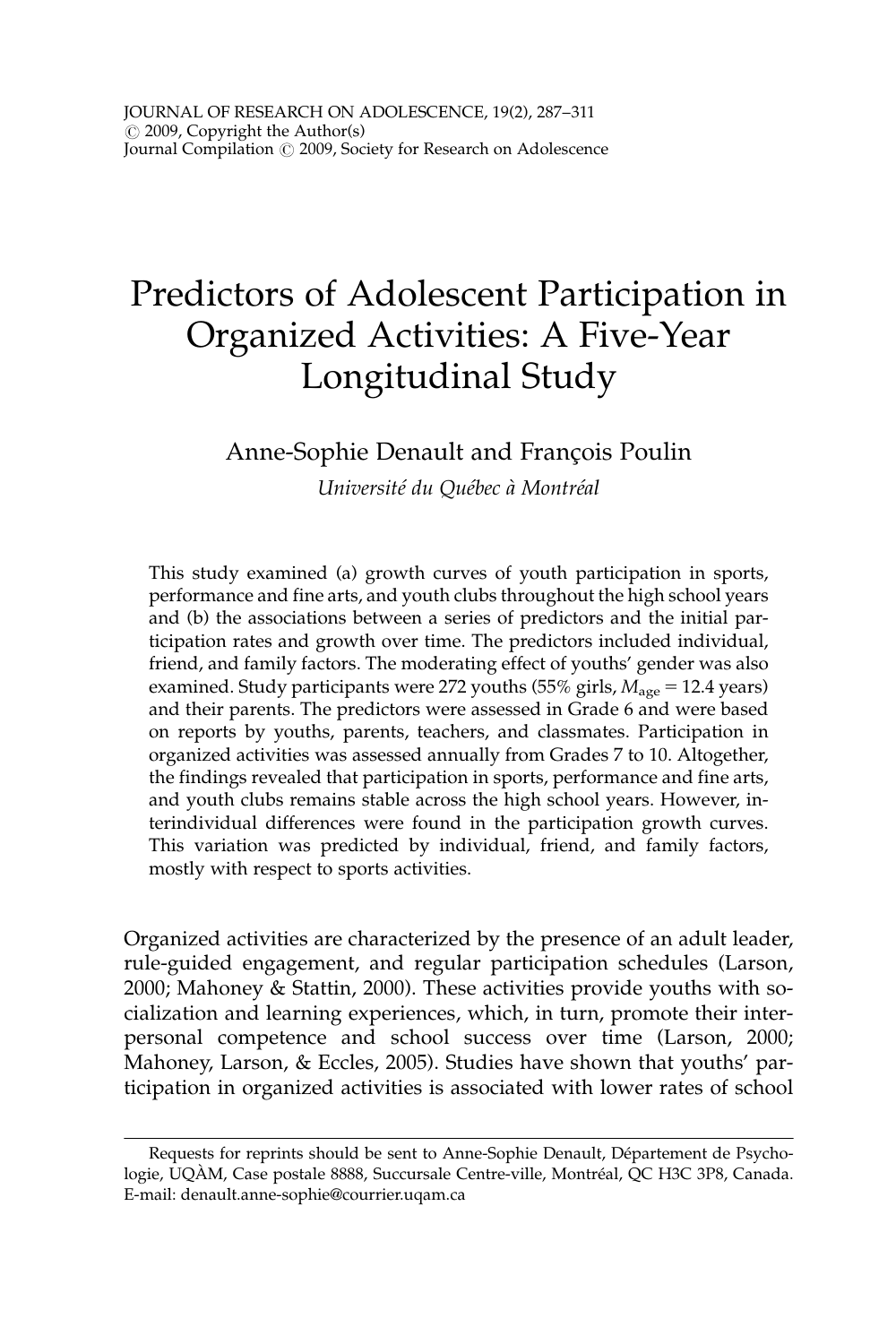dropout (Mahoney & Cairns, 1997; McNeal, 1995), better educational performance and aspirations (Eccles & Barber, 1999; Mahoney, Cairns, & Farmer, 2003), and higher educational attainment (Barber, Eccles, & Stone, 2001; Mahoney et al., 2003; Zaff, Moore, Papillo, & Williams, 2003), as well as low levels of antisocial behaviors (Mahoney, 2000; Mahoney & Stattin, 2000) and depressed mood (Mahoney, Schweder, & Stattin, 2002).

Given these documented benefits and developmental assets, participation in organized activities is increasingly considered as a potential context for the promotion of positive youth development (Eccles & Gootman, 2002; Larson, 2000; Mahoney et al., 2005). However, participation is, in most cases, voluntary, and available data indicate that around 30% of adolescents do not participate in any organized activity (Eccles & Barber, 1999; Mahoney, 2000; Mahoney & Stattin, 2000; Mahoney et al., 2002). Among those who do, variation is also observed in the extent and duration of their participation. For instance, some youths participate in an activity consistently every year, whereas others participate only briefly. Still, others may stop and then start again. The relevance of this longitudinal perspective is emphasized by the work of Mahoney et al. (2003) and Zaff et al. (2003) suggesting that the positive links between activity involvement and youth adjustment may be attributable to consistent participation over time. Consequently, identifying which factors are associated with organized activity participation at one point in time *and* which factors keep youths involved over time become crucial. These are the goals of the current study.

# EXAMINING PARTICIPATION OVER TIME

Participation is usually operationalized as *breadth* (i.e., the number of activities youths are involved in) or intensity (i.e., the number of hours youths spend in their activities). In this study, the total number of hours spent in organized activities over a school year was used. This choice was made for several reasons. First, we believe that the intensity of participation better reflects youths' level of involvement in activities. An adolescent who chooses to spend several hours per week in an activity clearly has a higher level of involvement than an adolescent who only spends 1 hour/week. Second, variation is likely to be higher in the number of hours youths spend in organized activities than in the number of activities they choose to participate in each year. Third, very few studies have documented adolescents' intensity of participation over time.

Activities can also be grouped in different types, such as sports (hockey, basketball, soccer, and karate), performance and fine arts (dance, drama,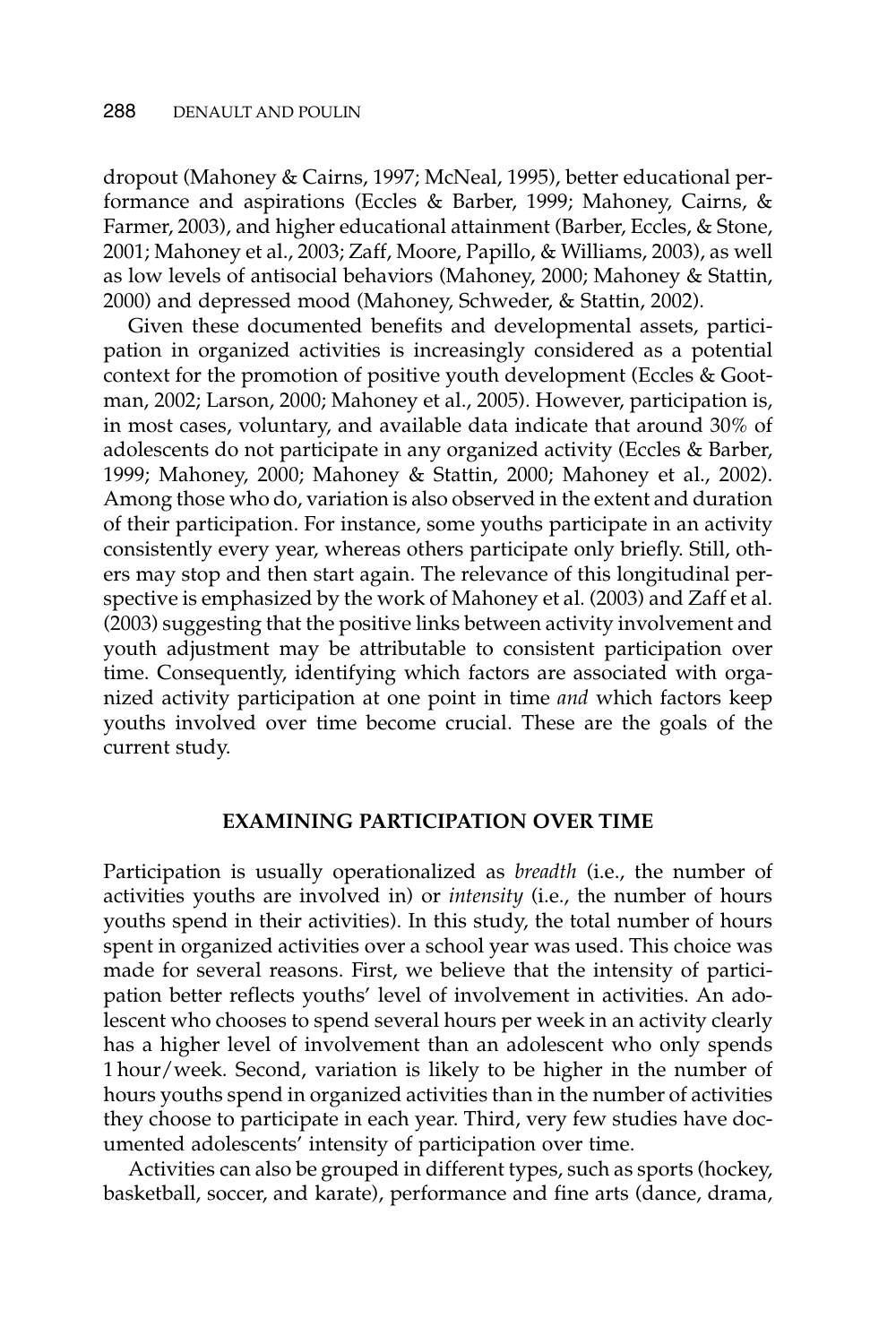and band), academic activities (tutoring, chess club, and debate club), faith-based and service activities (volunteering), and community and vocational clubs (scouts, 4H) (Eccles & Barber, 1999; Hansen, Larson, & Dworkin, 2003). Previous research suggests that developmental outcomes (Eccles & Barber, 1999; McNeal, 1995), learning experiences (Hansen et al., 2003; Larson, Hansen, & Moneta, 2006), as well as predictors (McNeal, 1998; Pedersen, 2005) differ depending on the type of activities investigated. In this study, three types were examined, namely sports, performance and fine arts, and youth clubs, the latter including academic activities, faith-based and service activities, and community and vocational clubs.

The longitudinal examination of youth participation intensity has received only limited attention from researchers so far. Most studies have focused on the number of activities and have yielded mixed results. For instance, McNeal (1998) found that participation in sports tended to decline over time, whereas Mahoney and Cairns (1997) found an increase in the number of school-based activities in high school. Recently, Pedersen (2005) examined the predictive power of youth demographic characteristics, such as age and gender, as well as contextual characteristics, such as parental employment and school transition timing, on urban youth trajectories of participation in team sports, school-based, and religious activities. This study revealed that participation in school-based and sports activities declined over time, whereas the number of religious activities increased. Among the significant predictors, girls were less likely to be involved in sports, greater poverty characterized low participation trajectories, and later school transitions were associated with high participation trajectories. This study was an important step in this area by highlighting the diversity and variability of youth participation over time and showing the importance of considering contextual characteristics. However, all measures were self-reported and one important context, the friendship group, was not addressed. Bronfenbrenner (1979) has put forward the importance of considering multiple contexts to better understand the environmental influences on human development. The present study focuses on individual, friend, and family factors likely to predict youth activity involvement over time.

#### PREDICTORS OF YOUTH ACTIVITY PARTICIPATION

Among individual-level predictors, gender, academic achievement, depressive symptoms, and problem behaviors were investigated. We examined gender because girls tend to participate in a higher number of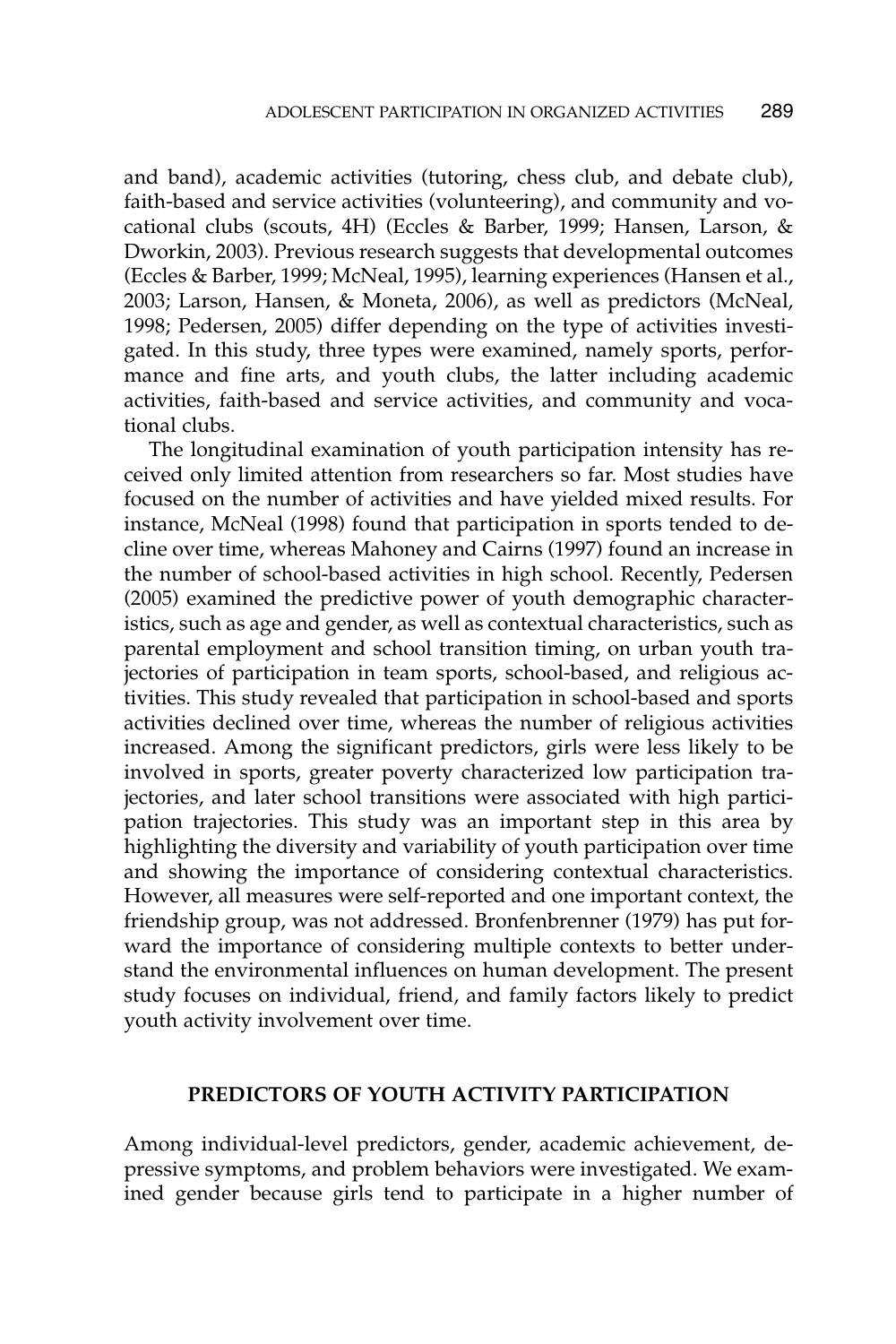activities than boys, except sports (Eccles & Barber, 1999; McNeal, 1998; Pedersen, 2005). Prior research also suggests that youths who are experiencing success in school participate at higher rates in organized activities (McNeal, 1998). In addition, Mahoney et al. (2002) found that youths involved in organized activities reported lower levels of depressive symptoms compared with nonparticipating youths. Adolescents characterized by high levels of problem behaviors could also stay away from this type of environment given that organized activities represent adult-led structured environments. Youths with problem behaviors are more likely to have had negative experiences in these contexts and may choose alternative unstructured settings for their leisure time, such as youth recreation centers (Mahoney, Stattin, & Lord, 2004).

Close friends are significant sources of influence in youths' choices regarding use of free time in early adolescence. For a better understanding of their influence, Hartup (1999) recommends assessing their characteristics. Here, we examined whether or not close friends participate in organized activities. When close friends value organized activities, adolescents are more likely to participate (Huebner & Mancini, 2003). If close friends actually participate, youths may be more likely to get involved and stay involved as well.

Parents may also have a role to play in their child's choices of free-time activities in early adolescence. Based on previous studies that examined family factors directly associated with adolescent participation, we focused on family income, parent involvement in youths' free-time activities, parent beliefs about the benefits of organized activities, and parent community involvement. First, youths from affluent families are more likely to participate in organized activities, probably because they have more resources to allocate to nonschool activities (McNeal, 1998; Huebner & Mancini, 2003; Pedersen, 2005). Second, parents who get involved in their child's after-school activities, organized or not, show interest in how the child spends his or her free time. These parents may be more likely to promote activity participation by making children feel they will be supported in their participation efforts (Fletcher, Elder, & Mekos, 2000; Simpkins, Davis-Kean, & Eccles, 2005). Third, parents who believe that these activities are important for youth development will probably encourage and facilitate their child's participation, and shape his or her value beliefs (Fredricks, Simpkins, & Eccles, 2005; Huebner & Mancini, 2003). Finally, parents actively involved in their community serve as models for their child's participation, in addition to facilitating his or her access to participation opportunities (Fletcher et al., 2000; Fletcher & Shaw, 2000; Fredricks et al., 2005).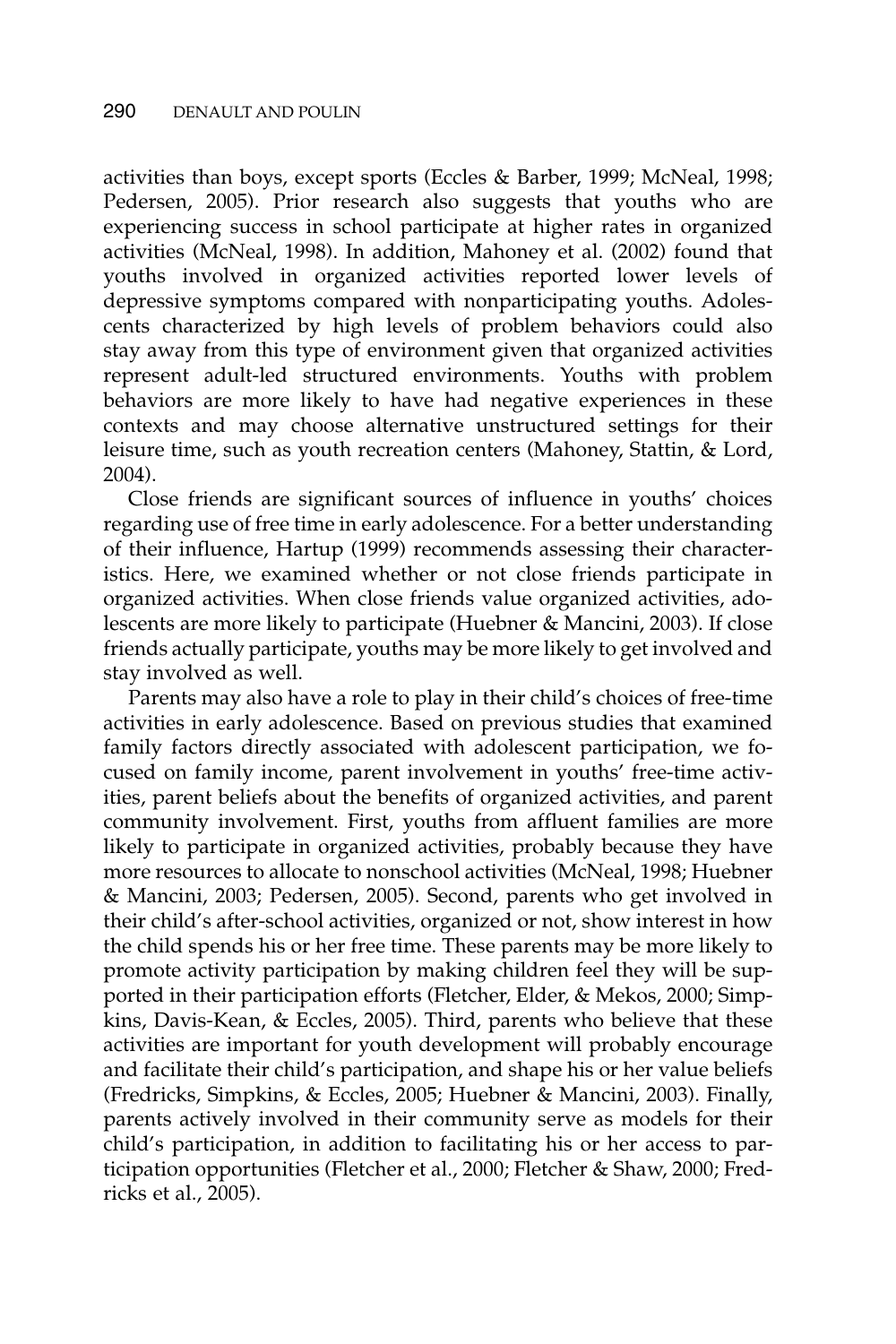## MODERATING EFFECT OF GENDER

In their literature review on the effects of school-based activities for adolescent development, Feldman and Matjasko (2005) highlighted the importance of considering gender as an important moderator. Gender has usually been included as a control in previous studies, but differences between boys and girls have recently been documented in participation outcomes (Fredricks & Eccles, 2006; Gore, Farrell, & Gordon, 2001; Mahoney et al., 2003). Gender differences in predictors of youth activity participation have mostly been examined with respect to parent variables (Fletcher & Shaw, 2000; Fredricks et al., 2005). In this study, we also explored the possibility that different factors might push boys and girls into and out of organized activities.

## STUDY OBJECTIVES

The aim of this study was to identify individual, friend, and family factors associated with youth activity participation over time. The predictors were assessed when youths were in Grade 6, before the transition from elementary to high school, which occurs in Grade 6 in the school system where the current data were collected. Youth activity participation, operationalized as the total number of hours spent in sports, performance and fine arts, and youth clubs over a school year, was measured yearly from Grades 7 to 10. Using a multilevel approach, two specific goals were pursued. The first goal was to examine growth curves of participation during the high school years in the three types of activities. For this goal, no study expectations were made explicit. Indeed, the extent of involvement could decrease as a function of closing opportunities as youths progress through high school years and as a function of time management, with other activities such as part-time jobs becoming more important (McNeal, 1995, 1998). However, the extent of involvement could also increase due to specialization in specific activities. The second goal was to assess the predictive power of the individual, friend, and family factors on (a) rates of participation just after the school transition, and (b) rates of change over time, separately for sports, performance and fine arts, and youth clubs. We expected that school grades, best friends' participation, and parent income, involvement, beliefs, and community involvement would be positively associated with youths' participation. In contrast, we expected that depressive symptoms and problem behaviors would be negatively linked to their involvement. The unique effect of the predictors was tested after controlling for participation before high school because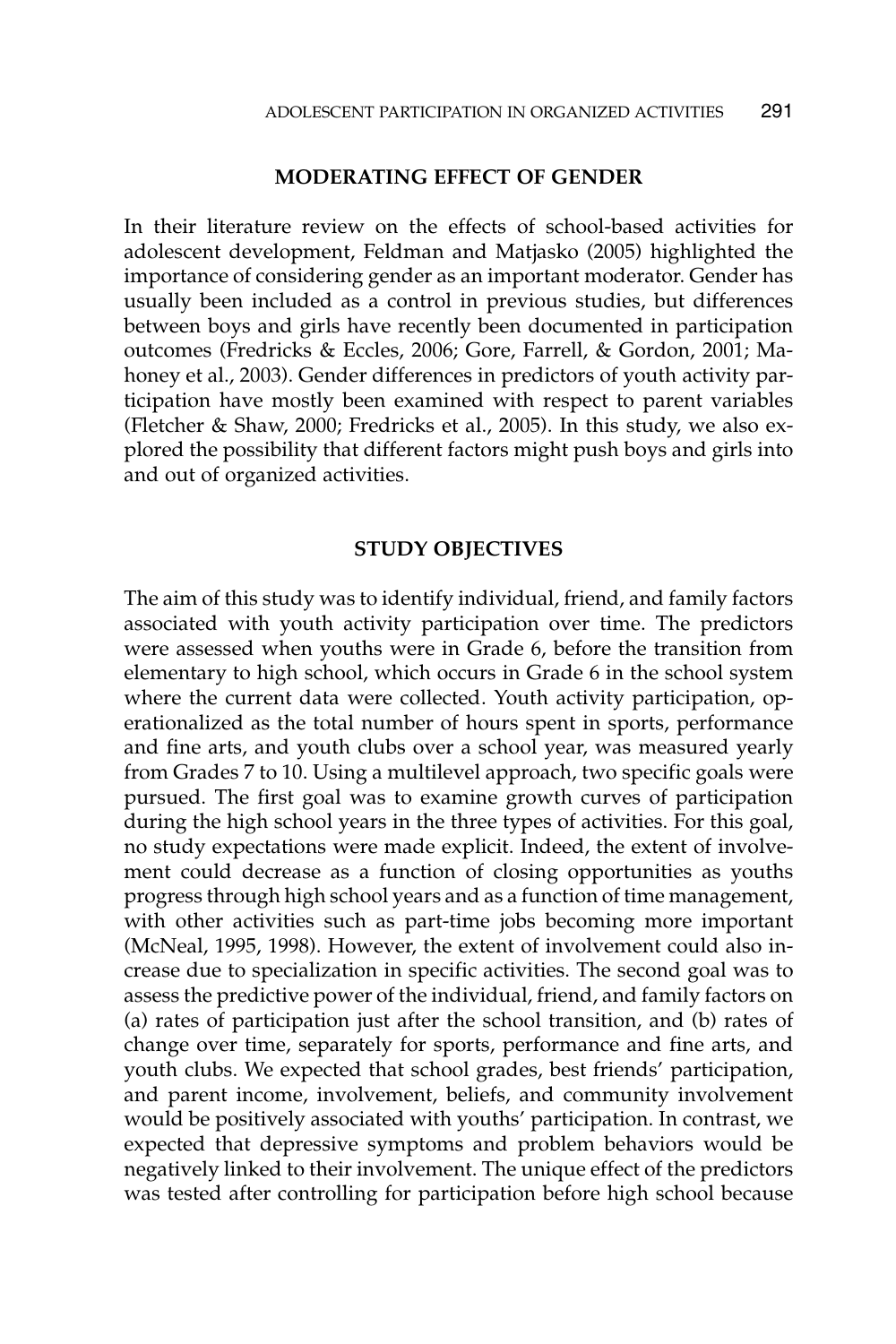### 292 DENAULT AND POULIN

some youths may already have been on a trajectory of participation. It should be noted that this study, in examining factors likely to predict youth activity participation over time, and especially in considering the moderating effect of gender, remains exploratory.

#### METHOD

#### Participants

The current sample was drawn from a larger sample of youths who are part of a longitudinal study investigating adolescent social development  $(n = 390)$ . Youths were originally recruited from eight elementary schools. Approximately 75% of the available student population participated in the study. These schools were located in four distinct districts representing different socioeconomic backgrounds of a city of 350,000 residents in the province of Quebec, Canada where criminality and unemployment rates are slightly lower than the provincial mean level. In Grade 10, participants were scattered in 30 high schools. During the spring of Grade 6, a questionnaire on various aspects of family life was sent to the parents of participating youths by mail. Two hundred and seventy-two (70%) parents completed and returned the questionnaire. These families (55% girls,  $M_{\text{age}} = 12.4$  years,  $SD = 0.42$ ) are the sample used in this study. The participating youths differ from the rest of the sample on only one of the Grade 6 individual, friend, and family predictors. They had higher grades than the other youths,  $t(388) = -3.47$ ,  $p < .05$ . Of these families, 68% have an income over \$45,000 (CAN) before taxes and 81% of mothers and 96% of fathers have at least a part-time job. Youths were born in Canada in 85% of the cases and 72% were from two-parent families. The sample was ethnically homogenous. Most youths were White and French speaking. Of the 272 original youths in the study, 97% were still participating at Time 2  $(n = 263)$ , 82% at Time 3 ( $n = 222$ ), 77% at Time 4 ( $n = 211$ ), and 76% at Time  $5 (n = 208)$ . There were no differences on Grade 6 predictors between those who stayed in the study over the years and those who had dropped by Grade 10.

#### Procedure and Study Design

A trained team of research assistants carried out data collection in the classrooms. In elementary school, measures were administered in classrooms. During the assessment period, teachers left the room and also filled out questionnaires. In high school, youths had to leave their classrooms to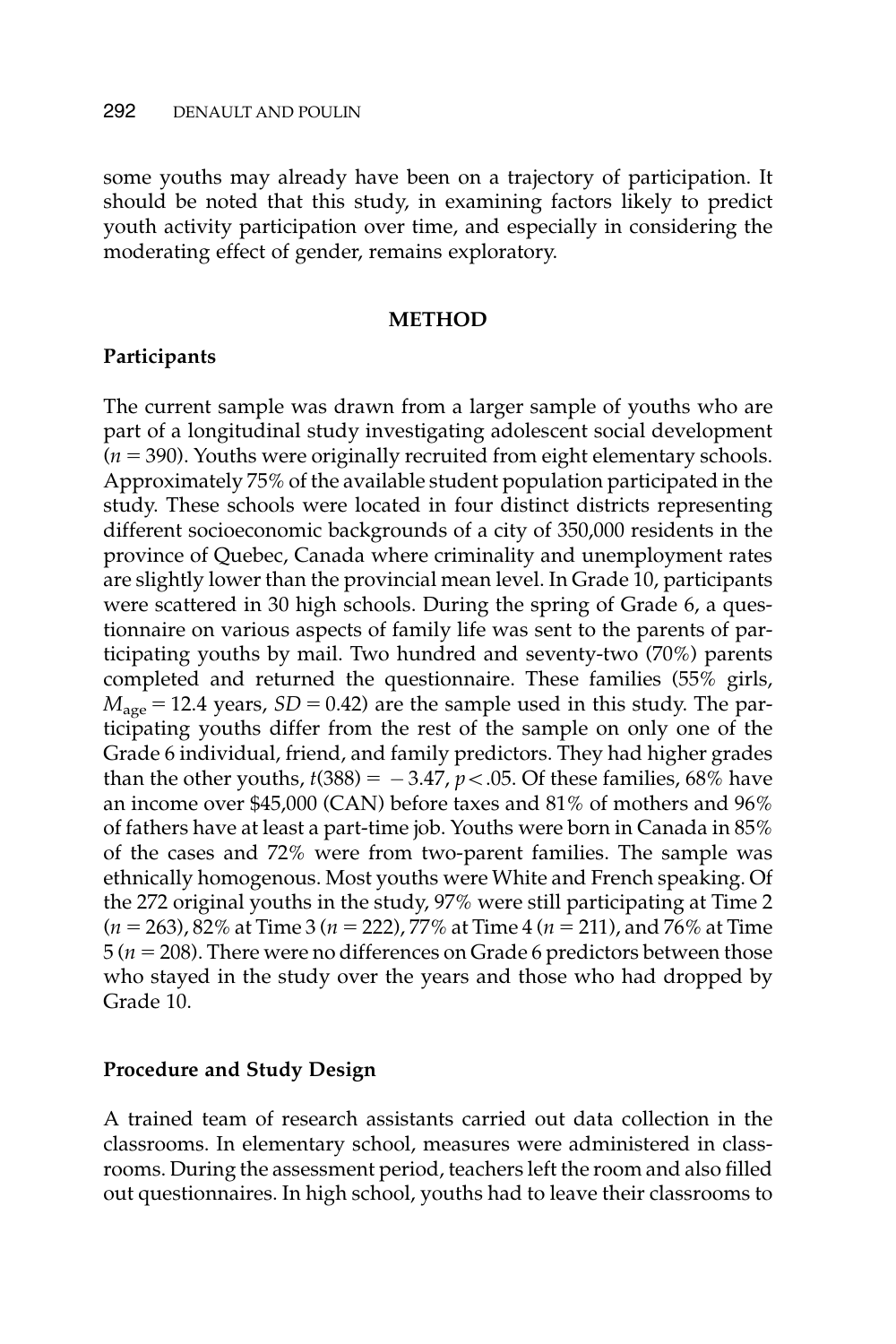complete the questionnaires in small groups. For parent data, research assistants contacted each family by phone and asked the parents if they would fill out a questionnaire about their relationship with their child. For those who accepted, the measures were sent home with a prepaid selfaddressed return envelope. All the predictors were measured at the end of elementary school (in May of Grade 6). Participation in organized activities was assessed annually during the first 4 years of high school (in May, from Grades 7 to 10). In Grades 8, 9, and 10, part of data collection was also conducted using structured phone interviews. The phone interview questions were identical to those that appeared in the Grade 7 paper-andpencil questionnaire.

#### Measures

Hours of participation in sports, performance and fine arts, and youth clubs from Grades 7 to 10. Participation was operationalized as the total number of hours spent in three different types of activities, namely sports, performance and fine arts, and youth clubs, over a full school year (10 months; from September to June). The participation variables were measured in two steps. In the first step, youths were asked to identify all the organized activities in which they were participating or had participated during the school year. This was done using a free recall procedure. To facilitate the recall, four separate questions were asked. First, youths had to identify all the school-based activities they were involved in from September to December (before Christmas). Second, they had to identify all the community-based activities they were involved in from September to December (before Christmas). The same two questions were asked for the time frame between January and June (after Christmas). In the second step, for each activity previously identified, youths had to answer a series of questions. The items targeted the following dimensions: frequency of participation, number of hours of participation, number of months of participation during the school year, presence of an adult activity leader, and presence of rules. To verify if the activities listed met the definition of an organized activity, the following criteria were applied: (a) regular frequency of participation (at least once a month; over 80% of youths participated once a week), (b) presence of an adult activity leader, and (c) rule-guided engagement. Only the activities that met those criteria were considered. Youth centers were not included given that they are usually not considered as structured settings in other studies (e.g., Mahoney & Stattin, 2000).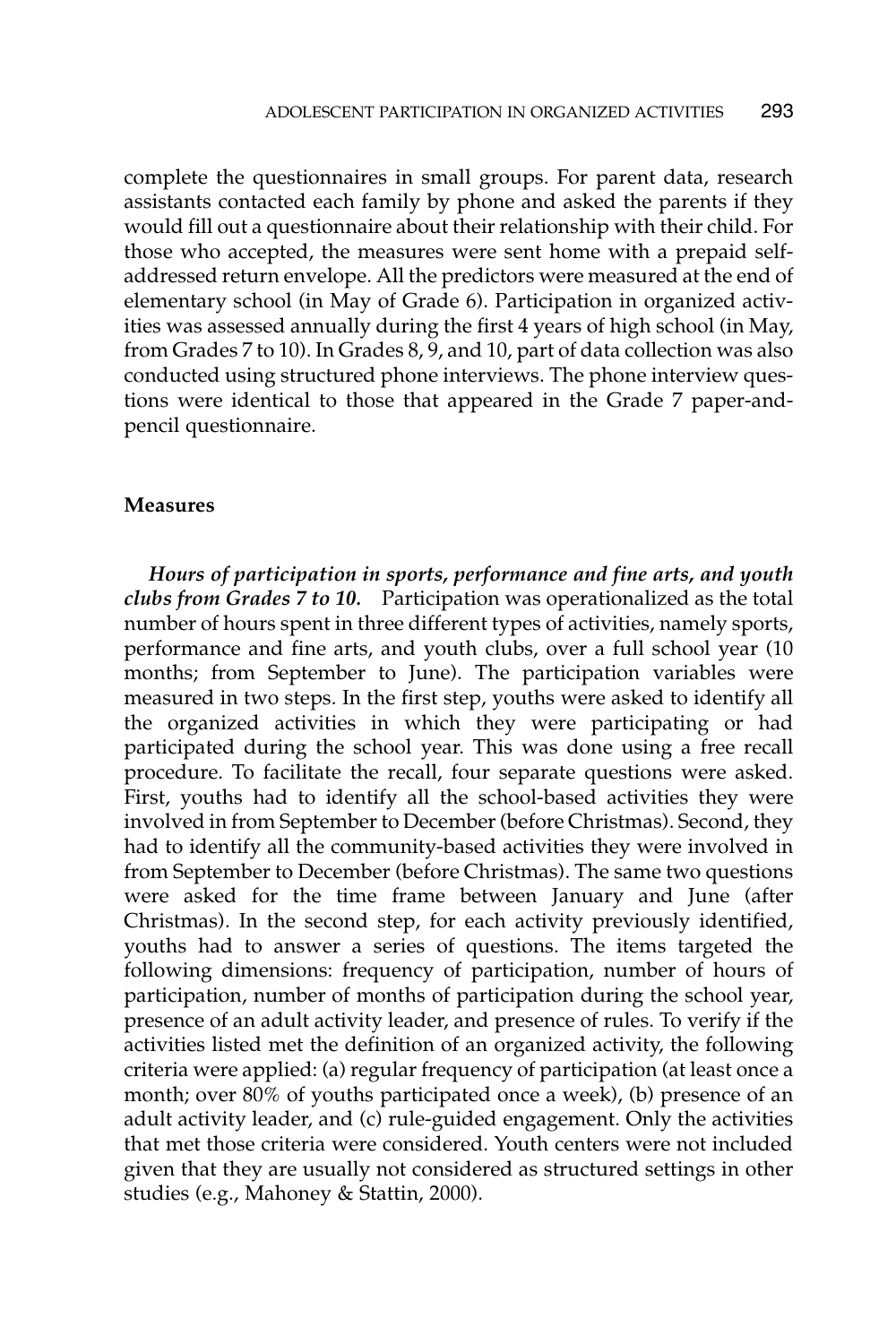## 294 DENAULT AND POULIN

To compute the number of hours of participation in each type of activity, we multiplied the weekly number of hours of participation by the number of weeks of participation within a school year (approximately 10 months). For example, for a youth who played basketball 3 hour/week from September to June, we multiplied 3 hour by 40 weeks of participation, which resulted in a total of 120 hour of participation over the school year. For a youth who participated in a dance class 1 hour/week from September to December, we multiplied 1 hour by 16 weeks of participation, which resulted in a total of 16 hours of participation. We then summed the number of hours of participation within each type of activity. For example, if a youth had participated in basketball 120 hours during the school year and in football 100 hours, he or she was attributed a score of 220 for sports. Thus, three scores, one for each type of activity, were computed for each youth from Grades 7 to 10. For means, see Table 1. The most common sports were ice hockey, soccer, karate, and gymnastics; the most common performance and fine arts were dance, band, and painting class; and the most common youth clubs were scouts and volunteering.

#### Grade 6 predictors

Prior participation. In Grade 6, youths were asked to identify their most important leisure activity. Specific information (weekly hours of participation, presence of an activity leader, and presence of rules) was also gathered for this activity. Among these activities, 64% were organized according to the criteria listed above ( $n = 175$ ). One hundred and twentyfive were sports, 44 were performance and fine arts, and six were youth clubs. Given the small number of youth clubs, we considered youths' weekly hours of participation with no specification for the type of activities  $(M = 2.97, SD = 3.13)$ .

Academic achievement. Academic achievement was based on final grades in mathematics and French. In student official school records, grades were rated on a 5-point scale, ranging from 1 (poor) to 5 (excellent). The mean of these two scores was used in the analyses  $(r = .61, M = 3.34,$  $SD = 0.56$ ).

Depressive symptoms. Scores on the Children's Depression Inventory (CDI; Kovacs, 1981) were used to assess the level of depressive symptoms among adolescents. This 27-item questionnaire covers a range of depressive symptoms, such as sadness, irritability, sleep, guilt, worry, self-confidence, loneliness, and preoccupation. Each item consists of three choices. The item choices are coded from 0 to 2 in the direction of increasing severity. The respondent chooses the options that best describe his or her feelings over the past 2 weeks. The CDI has been shown to be reliable and valid in large representative samples of youths (Kovacs, 1983). In this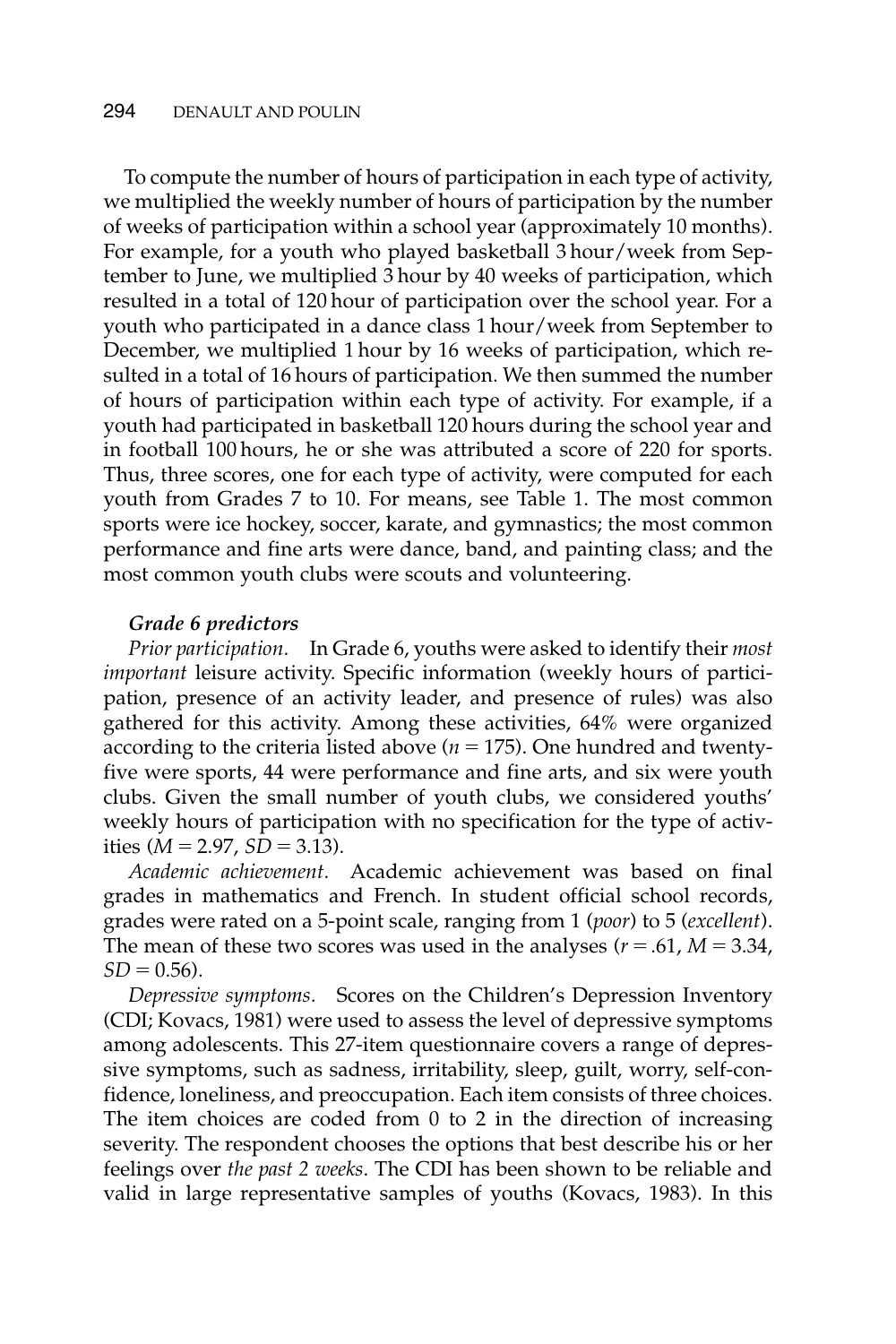| SES<br>М<br>SD<br>Prior part. Academic Pb. beh. Friends<br>Involv. Beliefs<br>Cty.<br>$.14^{\dagger}$<br>$.13^{\dagger}$<br>$.22*$<br>$.22*$<br>51.50 80.58<br>$.40*$<br>.01<br>$.24*$<br>.05<br>G-sports G7<br>$.17^{\dagger}$<br>$.25*$<br>$.18^{\dagger}$<br>$.25*$<br>.08<br>.12<br>.07<br>.12<br>G-sports G8<br>52.17 83.27<br>$.14^{\dagger}$<br>$.15^{\dagger}$<br>50.13 89.14<br>$.19*$<br>$.25*$<br>$.30*$<br>$.29*$<br>.10<br>.02<br>G-sports G9<br>$.14^{\dagger}$<br>$.16^{\dagger}$<br>50.50 87.94<br>$.23*$<br>$.20*$<br>$.18*$<br>G-sports G10<br>.07<br>.10<br>.05<br>$.16^{\dagger}$<br>B-sports G7<br>$.47*$<br>$.27*$<br>.45*<br>$.25*$<br>79.26 91.13<br>.00<br>$.26*$<br>.11<br>$.16^{\dagger}$<br>$.28*$<br>$.35*$<br>.13<br>$.46*$<br>$.30*$<br>75.66 90.18<br>.14<br>.13<br>B-sports G8<br>$-.09$<br>.08<br>$.29*$<br>61.60 76.60<br>$.38*$<br>.03<br>$.22*$<br>$.32*$<br>$.36*$<br>B-sports G9<br>$.21^{\dagger}$<br>$.19^{\dagger}$<br>$.21^{\dagger}$<br>$.22*$<br>$-.06$<br>$.54*$<br>B-sports G10<br>65.30 98.74<br>$.46*$<br>.04<br>$.13^{\dagger}$<br>$.14^{\dagger}$<br>$-.07$<br>$-.06$<br>$-.05$<br>G-arts G7<br>28.43 45.24<br>.00<br>$-.08$<br>$-.02$<br>$-.21*$<br>31.67 50.87<br>.06<br>$-.02$<br>.02<br>.12<br>$-.08$<br>G-arts G8<br>.03<br>.03<br>.12<br>$.29*$<br>.09<br>.04<br>$-.00$<br>.05<br>$-.12$<br>G-arts G9<br>23.53 38.10<br>.01<br>$.16^{\dagger}$<br>.12<br>$.22*$<br>$-.07$<br>.05<br>$-.11$<br>$-.04$<br>G-arts G10<br>24.50 41.19<br>.01<br>$-.16^{\dagger}$<br>$-.15^{\dagger}$<br>$-.03$<br>$-.04$<br>.01<br>.10<br>.12<br>$-.09$<br>B-arts G7<br>13.56 39.48<br>$-.19^{\dagger}$<br>$-.01$<br>$-.07$<br>.05<br>$-.14$<br>.00<br>$-.06$<br>B-arts G8<br>16.55 48.26<br>.09<br>$.19^{\dagger}$<br>$-.17^{\dagger}$<br>$-.17^{\dagger}$<br>.01<br>$-.11$<br>$-.01$<br>$-.02$<br>B-arts G9<br>15.86 42.91<br>.06<br>$\equiv$<br>$-.19^{\dagger}$<br>$-.09$<br>.05<br>$-.13$<br>.01<br>$-.07$<br>$-.07$<br>B-arts G10<br>18.79 50.76<br>.06<br>$-.14^{\dagger}$<br>$-.07$<br>$.20*$<br>$-.06$<br>.09<br>$-.05$<br>.09<br>.13<br>G-clubs G7<br>8.92 26.24<br>$.17^{\dagger}$<br>$-.16^{\dagger}$<br>$-.05$<br>$.24*$<br>$-.12$<br>$-.09$<br>G-clubs G8<br>8.89 26.55<br>.06<br>.07<br>$-.08$<br>$-.01$<br>G-clubs G9<br>6.95 22.17<br>.00<br>$-.06$<br>.10<br>.13<br>$-.11$<br>.04<br>$-.14^{\dagger}$<br>$-.17^{\dagger}$<br>G-clubs G10<br>6.80 20.93<br>$.26*$<br>$-.02$<br>$-.06$<br>.10<br>$-.04$<br>.10<br>$.17^{\dagger}$<br>$-.19*$<br>14.56 43.06<br>$-.13$<br>.05<br>$-.11$<br>.07<br>$-.10$<br>B-clubs G7<br>.12<br>.08<br>.10<br>.05<br>B-clubs G8<br>8.56 29.84<br>.05<br>.12<br>.02<br>.06<br>.04<br>$.21^{\dagger}$<br>$-.07$<br>$-.04$<br>.14<br>.09<br>.08<br>$-.08$<br>B-clubs G9<br>8.89 31.07<br>.16<br>$-.18^{\dagger}$<br>15.86 46.62<br>$-.00$<br>.04<br>$.29*$<br>$-.17*$<br>$-.03$<br>$-.02$<br>$-.15$<br>B-clubs G10 |  |  |  |  |  |  |
|------------------------------------------------------------------------------------------------------------------------------------------------------------------------------------------------------------------------------------------------------------------------------------------------------------------------------------------------------------------------------------------------------------------------------------------------------------------------------------------------------------------------------------------------------------------------------------------------------------------------------------------------------------------------------------------------------------------------------------------------------------------------------------------------------------------------------------------------------------------------------------------------------------------------------------------------------------------------------------------------------------------------------------------------------------------------------------------------------------------------------------------------------------------------------------------------------------------------------------------------------------------------------------------------------------------------------------------------------------------------------------------------------------------------------------------------------------------------------------------------------------------------------------------------------------------------------------------------------------------------------------------------------------------------------------------------------------------------------------------------------------------------------------------------------------------------------------------------------------------------------------------------------------------------------------------------------------------------------------------------------------------------------------------------------------------------------------------------------------------------------------------------------------------------------------------------------------------------------------------------------------------------------------------------------------------------------------------------------------------------------------------------------------------------------------------------------------------------------------------------------------------------------------------------------------------------------------------------------------------------------------------------------------------------------------------------------------------------------------------------------------------------------------------------------------------------------------------------------------------------------------------------------|--|--|--|--|--|--|
|                                                                                                                                                                                                                                                                                                                                                                                                                                                                                                                                                                                                                                                                                                                                                                                                                                                                                                                                                                                                                                                                                                                                                                                                                                                                                                                                                                                                                                                                                                                                                                                                                                                                                                                                                                                                                                                                                                                                                                                                                                                                                                                                                                                                                                                                                                                                                                                                                                                                                                                                                                                                                                                                                                                                                                                                                                                                                                      |  |  |  |  |  |  |
|                                                                                                                                                                                                                                                                                                                                                                                                                                                                                                                                                                                                                                                                                                                                                                                                                                                                                                                                                                                                                                                                                                                                                                                                                                                                                                                                                                                                                                                                                                                                                                                                                                                                                                                                                                                                                                                                                                                                                                                                                                                                                                                                                                                                                                                                                                                                                                                                                                                                                                                                                                                                                                                                                                                                                                                                                                                                                                      |  |  |  |  |  |  |
|                                                                                                                                                                                                                                                                                                                                                                                                                                                                                                                                                                                                                                                                                                                                                                                                                                                                                                                                                                                                                                                                                                                                                                                                                                                                                                                                                                                                                                                                                                                                                                                                                                                                                                                                                                                                                                                                                                                                                                                                                                                                                                                                                                                                                                                                                                                                                                                                                                                                                                                                                                                                                                                                                                                                                                                                                                                                                                      |  |  |  |  |  |  |
|                                                                                                                                                                                                                                                                                                                                                                                                                                                                                                                                                                                                                                                                                                                                                                                                                                                                                                                                                                                                                                                                                                                                                                                                                                                                                                                                                                                                                                                                                                                                                                                                                                                                                                                                                                                                                                                                                                                                                                                                                                                                                                                                                                                                                                                                                                                                                                                                                                                                                                                                                                                                                                                                                                                                                                                                                                                                                                      |  |  |  |  |  |  |
|                                                                                                                                                                                                                                                                                                                                                                                                                                                                                                                                                                                                                                                                                                                                                                                                                                                                                                                                                                                                                                                                                                                                                                                                                                                                                                                                                                                                                                                                                                                                                                                                                                                                                                                                                                                                                                                                                                                                                                                                                                                                                                                                                                                                                                                                                                                                                                                                                                                                                                                                                                                                                                                                                                                                                                                                                                                                                                      |  |  |  |  |  |  |
|                                                                                                                                                                                                                                                                                                                                                                                                                                                                                                                                                                                                                                                                                                                                                                                                                                                                                                                                                                                                                                                                                                                                                                                                                                                                                                                                                                                                                                                                                                                                                                                                                                                                                                                                                                                                                                                                                                                                                                                                                                                                                                                                                                                                                                                                                                                                                                                                                                                                                                                                                                                                                                                                                                                                                                                                                                                                                                      |  |  |  |  |  |  |
|                                                                                                                                                                                                                                                                                                                                                                                                                                                                                                                                                                                                                                                                                                                                                                                                                                                                                                                                                                                                                                                                                                                                                                                                                                                                                                                                                                                                                                                                                                                                                                                                                                                                                                                                                                                                                                                                                                                                                                                                                                                                                                                                                                                                                                                                                                                                                                                                                                                                                                                                                                                                                                                                                                                                                                                                                                                                                                      |  |  |  |  |  |  |
|                                                                                                                                                                                                                                                                                                                                                                                                                                                                                                                                                                                                                                                                                                                                                                                                                                                                                                                                                                                                                                                                                                                                                                                                                                                                                                                                                                                                                                                                                                                                                                                                                                                                                                                                                                                                                                                                                                                                                                                                                                                                                                                                                                                                                                                                                                                                                                                                                                                                                                                                                                                                                                                                                                                                                                                                                                                                                                      |  |  |  |  |  |  |
|                                                                                                                                                                                                                                                                                                                                                                                                                                                                                                                                                                                                                                                                                                                                                                                                                                                                                                                                                                                                                                                                                                                                                                                                                                                                                                                                                                                                                                                                                                                                                                                                                                                                                                                                                                                                                                                                                                                                                                                                                                                                                                                                                                                                                                                                                                                                                                                                                                                                                                                                                                                                                                                                                                                                                                                                                                                                                                      |  |  |  |  |  |  |
|                                                                                                                                                                                                                                                                                                                                                                                                                                                                                                                                                                                                                                                                                                                                                                                                                                                                                                                                                                                                                                                                                                                                                                                                                                                                                                                                                                                                                                                                                                                                                                                                                                                                                                                                                                                                                                                                                                                                                                                                                                                                                                                                                                                                                                                                                                                                                                                                                                                                                                                                                                                                                                                                                                                                                                                                                                                                                                      |  |  |  |  |  |  |
|                                                                                                                                                                                                                                                                                                                                                                                                                                                                                                                                                                                                                                                                                                                                                                                                                                                                                                                                                                                                                                                                                                                                                                                                                                                                                                                                                                                                                                                                                                                                                                                                                                                                                                                                                                                                                                                                                                                                                                                                                                                                                                                                                                                                                                                                                                                                                                                                                                                                                                                                                                                                                                                                                                                                                                                                                                                                                                      |  |  |  |  |  |  |
|                                                                                                                                                                                                                                                                                                                                                                                                                                                                                                                                                                                                                                                                                                                                                                                                                                                                                                                                                                                                                                                                                                                                                                                                                                                                                                                                                                                                                                                                                                                                                                                                                                                                                                                                                                                                                                                                                                                                                                                                                                                                                                                                                                                                                                                                                                                                                                                                                                                                                                                                                                                                                                                                                                                                                                                                                                                                                                      |  |  |  |  |  |  |
|                                                                                                                                                                                                                                                                                                                                                                                                                                                                                                                                                                                                                                                                                                                                                                                                                                                                                                                                                                                                                                                                                                                                                                                                                                                                                                                                                                                                                                                                                                                                                                                                                                                                                                                                                                                                                                                                                                                                                                                                                                                                                                                                                                                                                                                                                                                                                                                                                                                                                                                                                                                                                                                                                                                                                                                                                                                                                                      |  |  |  |  |  |  |
|                                                                                                                                                                                                                                                                                                                                                                                                                                                                                                                                                                                                                                                                                                                                                                                                                                                                                                                                                                                                                                                                                                                                                                                                                                                                                                                                                                                                                                                                                                                                                                                                                                                                                                                                                                                                                                                                                                                                                                                                                                                                                                                                                                                                                                                                                                                                                                                                                                                                                                                                                                                                                                                                                                                                                                                                                                                                                                      |  |  |  |  |  |  |
|                                                                                                                                                                                                                                                                                                                                                                                                                                                                                                                                                                                                                                                                                                                                                                                                                                                                                                                                                                                                                                                                                                                                                                                                                                                                                                                                                                                                                                                                                                                                                                                                                                                                                                                                                                                                                                                                                                                                                                                                                                                                                                                                                                                                                                                                                                                                                                                                                                                                                                                                                                                                                                                                                                                                                                                                                                                                                                      |  |  |  |  |  |  |
|                                                                                                                                                                                                                                                                                                                                                                                                                                                                                                                                                                                                                                                                                                                                                                                                                                                                                                                                                                                                                                                                                                                                                                                                                                                                                                                                                                                                                                                                                                                                                                                                                                                                                                                                                                                                                                                                                                                                                                                                                                                                                                                                                                                                                                                                                                                                                                                                                                                                                                                                                                                                                                                                                                                                                                                                                                                                                                      |  |  |  |  |  |  |
|                                                                                                                                                                                                                                                                                                                                                                                                                                                                                                                                                                                                                                                                                                                                                                                                                                                                                                                                                                                                                                                                                                                                                                                                                                                                                                                                                                                                                                                                                                                                                                                                                                                                                                                                                                                                                                                                                                                                                                                                                                                                                                                                                                                                                                                                                                                                                                                                                                                                                                                                                                                                                                                                                                                                                                                                                                                                                                      |  |  |  |  |  |  |
|                                                                                                                                                                                                                                                                                                                                                                                                                                                                                                                                                                                                                                                                                                                                                                                                                                                                                                                                                                                                                                                                                                                                                                                                                                                                                                                                                                                                                                                                                                                                                                                                                                                                                                                                                                                                                                                                                                                                                                                                                                                                                                                                                                                                                                                                                                                                                                                                                                                                                                                                                                                                                                                                                                                                                                                                                                                                                                      |  |  |  |  |  |  |
|                                                                                                                                                                                                                                                                                                                                                                                                                                                                                                                                                                                                                                                                                                                                                                                                                                                                                                                                                                                                                                                                                                                                                                                                                                                                                                                                                                                                                                                                                                                                                                                                                                                                                                                                                                                                                                                                                                                                                                                                                                                                                                                                                                                                                                                                                                                                                                                                                                                                                                                                                                                                                                                                                                                                                                                                                                                                                                      |  |  |  |  |  |  |
|                                                                                                                                                                                                                                                                                                                                                                                                                                                                                                                                                                                                                                                                                                                                                                                                                                                                                                                                                                                                                                                                                                                                                                                                                                                                                                                                                                                                                                                                                                                                                                                                                                                                                                                                                                                                                                                                                                                                                                                                                                                                                                                                                                                                                                                                                                                                                                                                                                                                                                                                                                                                                                                                                                                                                                                                                                                                                                      |  |  |  |  |  |  |
|                                                                                                                                                                                                                                                                                                                                                                                                                                                                                                                                                                                                                                                                                                                                                                                                                                                                                                                                                                                                                                                                                                                                                                                                                                                                                                                                                                                                                                                                                                                                                                                                                                                                                                                                                                                                                                                                                                                                                                                                                                                                                                                                                                                                                                                                                                                                                                                                                                                                                                                                                                                                                                                                                                                                                                                                                                                                                                      |  |  |  |  |  |  |
|                                                                                                                                                                                                                                                                                                                                                                                                                                                                                                                                                                                                                                                                                                                                                                                                                                                                                                                                                                                                                                                                                                                                                                                                                                                                                                                                                                                                                                                                                                                                                                                                                                                                                                                                                                                                                                                                                                                                                                                                                                                                                                                                                                                                                                                                                                                                                                                                                                                                                                                                                                                                                                                                                                                                                                                                                                                                                                      |  |  |  |  |  |  |
|                                                                                                                                                                                                                                                                                                                                                                                                                                                                                                                                                                                                                                                                                                                                                                                                                                                                                                                                                                                                                                                                                                                                                                                                                                                                                                                                                                                                                                                                                                                                                                                                                                                                                                                                                                                                                                                                                                                                                                                                                                                                                                                                                                                                                                                                                                                                                                                                                                                                                                                                                                                                                                                                                                                                                                                                                                                                                                      |  |  |  |  |  |  |
|                                                                                                                                                                                                                                                                                                                                                                                                                                                                                                                                                                                                                                                                                                                                                                                                                                                                                                                                                                                                                                                                                                                                                                                                                                                                                                                                                                                                                                                                                                                                                                                                                                                                                                                                                                                                                                                                                                                                                                                                                                                                                                                                                                                                                                                                                                                                                                                                                                                                                                                                                                                                                                                                                                                                                                                                                                                                                                      |  |  |  |  |  |  |
|                                                                                                                                                                                                                                                                                                                                                                                                                                                                                                                                                                                                                                                                                                                                                                                                                                                                                                                                                                                                                                                                                                                                                                                                                                                                                                                                                                                                                                                                                                                                                                                                                                                                                                                                                                                                                                                                                                                                                                                                                                                                                                                                                                                                                                                                                                                                                                                                                                                                                                                                                                                                                                                                                                                                                                                                                                                                                                      |  |  |  |  |  |  |

TABLE 1 Mean, Standard Deviations, and Correlations for the Participation and Predictor Variables

Note. G7:  $n = 260$ ; G8:  $n = 220$ , G9:  $n = 209$ ; G10:  $n = 206$ .

Academic = academic achievement;  $B = boys$ ; Beliefs = parent beliefs about organized activities; Cty. = parent community involvement; Friends = best friends' participation;  $G =$  girls; Pb. Beh. = problem behaviors; Involv. = parent involvement in free-time activities; Prior part. = prior participation;  $SES =$  family income.

 $np < 0.05$ .

 $\frac{1}{p}$  < .15.

study, the item tapping suicidal ideation was removed from the questionnaire, resulting in 26 items and a range of 0 to 52. The sum of scores was used in the analyses ( $M = 10.34$ ,  $SD = 6.63$ ) and Cronbach's  $\alpha$  was .85.

Problem behaviors. Teachers completed a 9-item scale assessing students' problem behaviors. Three items assessed proactive aggression (e.g., ''This student uses physical force to dominate others'') and three items assessed reactive aggression (e.g., ''This student is irritable and easily gives way to anger'') (Dodge & Coie, 1987). The other three items mea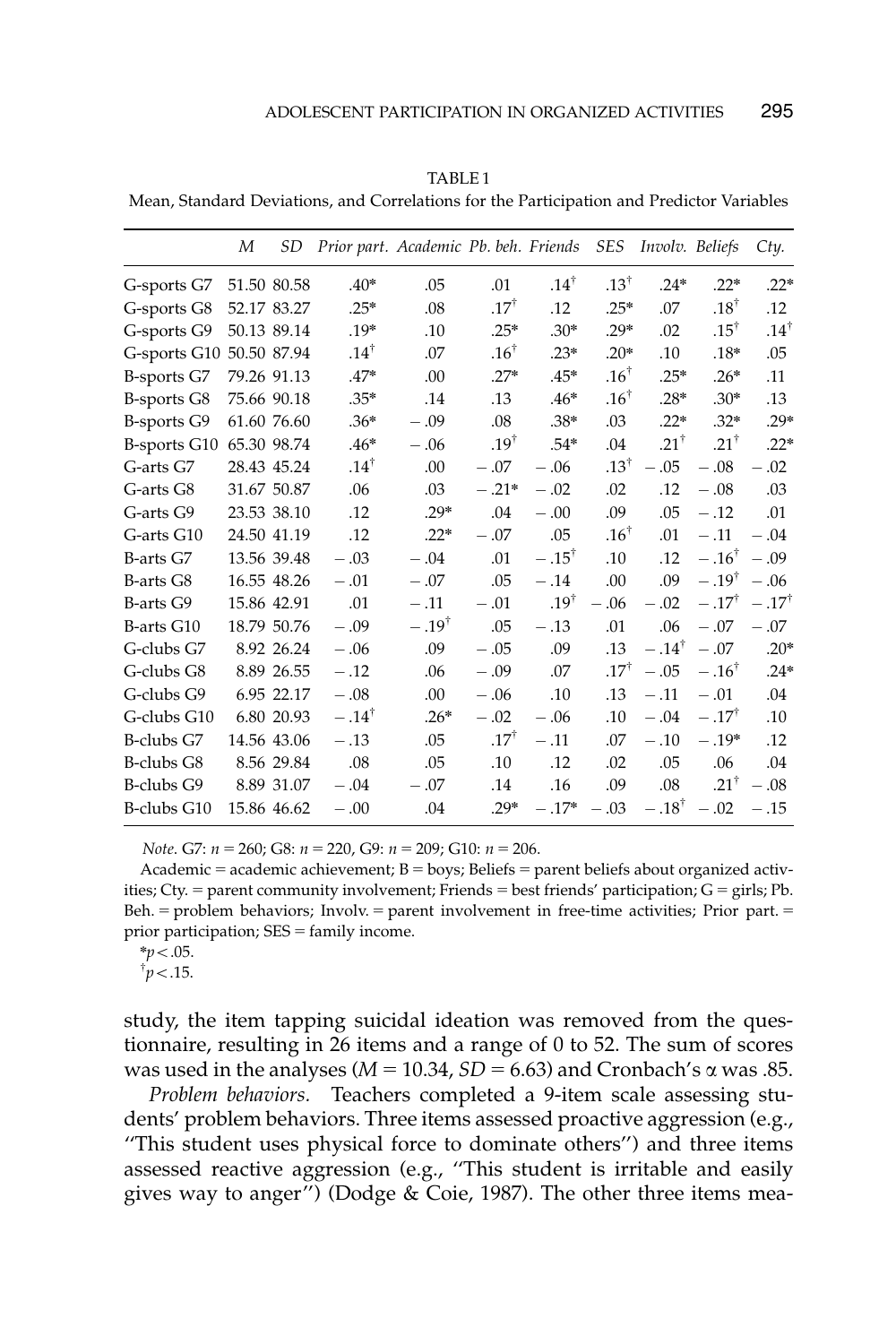sured delinquent activities (e.g., ''This student has stolen things one or more times''). The items were rated on a 5-point Likert scale ranging from 0 (never) to 4 (almost always). The sum of scores was used in the analyses  $(M = 5.60, SD = 7.12)$  and Cronbach's  $\alpha$  was .94.

Best friends' participation. Best friends' participation in organized activities was measured following a two-step procedure. In the first step, youths were asked to identify up to three best friends in their classroom. The reciprocity of each nomination was determined. In the second step, we specified whether each reciprocated friend was participating in organized activities or not. To do so, we used the friend's self-reported participation at the end of elementary school (see the Prior participation section). Using this information, the number of participating best friends was computed. A score of zero was assigned to youths with no reciprocal friend ( $n = 52$ ). As a result, youths had between zero and three reciprocated participating best friends in the classroom  $(M = 1.00, SD = 1.10)$ .

Family income. The total family income before taxes was used as an indication of parents' economic situation. Parents responded on a single item, ''In which of these categories is your total familial income before taxes for the year 2000," ranging from  $1$  ( $<$ 5,000) to 13 (60,000 and more)  $(M = 10.82, SD = 2.83, or approximately $50,000 CAN).$ 

Parent variables. Parents were asked to complete a questionnaire about their children's free-time activities and their own involvement in the community. Thirty-five percent of the questionnaires were both completed by mothers and fathers, 55% by mothers only, and 9% by fathers only. Four items, rated on a 5-point Likert scale ranging from 0 (not at all) to 4 (very much), assessed parent involvement in free-time activities. Parents were first asked to identify their child's most important leisure activity, organized or not. After identifying the activity, they had to rate their interest and involvement in that activity, for example, ''We talk together about the activity'' and ''I encourage my child to pursue his or her participation." The sum of scores was used  $(M = 13.33, SD = 3.19)$  and Cronbach's  $\alpha$  was .83. Five items, rated on a 5-point Likert scale ranging from 0 (not at all) to 4 (very much), measured parent beliefs about organized activities. Examples of items include ''I value that my child participates in organized activities'' and ''Participation in organized activities helps develop my child's full potential.'' The sum of scores was used in the analyses  $(M = 15.53, SD = 3.83)$  and Cronbach's  $\alpha$  was .85. Parent community involvement was measured by asking the parents if they were currently involved in any adult-based community activities (e.g., as hockey coach or volunteer) and to indicate the total number of hours per week of their involvement. The total number of hours per week was used in the analyses  $(M = 1.27, SD = 2.94, range = 0-23).$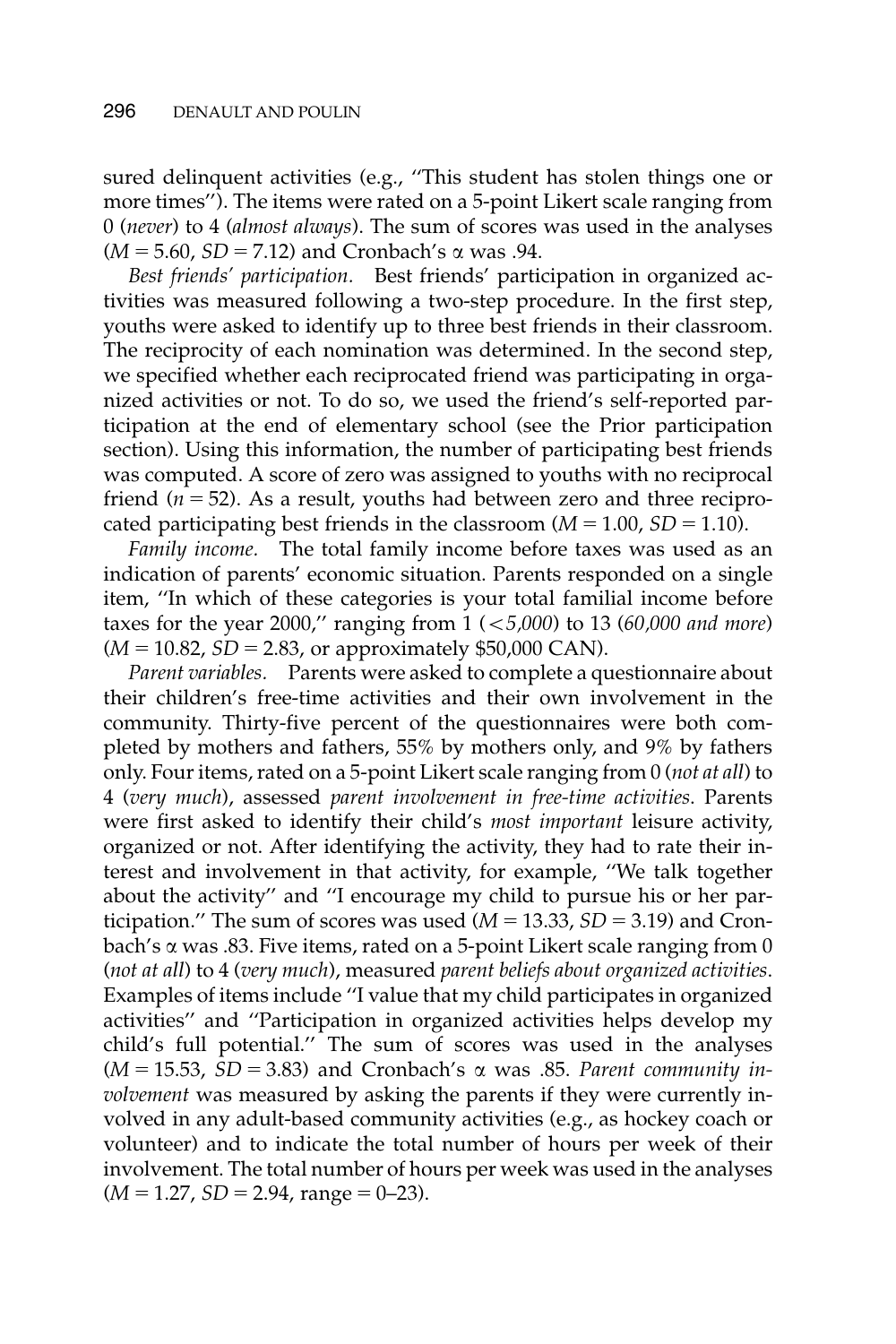## Analytical Strategy

Latent growth modeling in SAS PROC MIXED was used to assess the average intercept and slope of youth participation in the three types of activities (sports, performance and fine arts, and youth clubs), as well as interindividual variation around these growth parameters (Singer, 1998; Singer & Willett, 2003; see Appendix A for a full description of the procedure by which the growth models were tested). We first looked at the general shape of the participation growth curves in the three types of activities by running unconditional growth models (i.e., without predictors). In this preliminary step, we tested models with and without random effects for the intercept and the slope and verified if the curve was better represented by a linear or a curvilinear term.

We then introduced all the predictors in the model to test their unique contribution to the intercept and slope, as well as their interactions with gender. Because of the number of estimated parameters, we first entered the predictors and their interactions with gender on the intercept and the slope one set at a time (individual, friend, and family). A final model including only the significant predictors and the ones near the significance level ( $p < .15$ ) across each set of predictors was then tested to achieve the most parsimonious model. The continuous predictors were centered to their grand mean and gender was coded 0 for girls and 1 for boys. Seven youths were dropped before the analyses because they had no participation data across the four waves. In addition, SAS handles missing data on predictors by listwise deletion. Fifty-one youths had one or more missing data on the nine predictors. Thus, depending on the predictors included in the final models, between 214 and 265 participants were included in the analyses. The 214 participants did not differ from the 272 original participants on any of the participation variables.

### RESULTS

#### Descriptive Statistics and Correlations

Means and standard deviations for the participation variables from Grades 7 to 10 appear in Table 1, as well as their correlations with the individual, friend, and family factors, separately for boys and girls. Depressive symptoms were not included in the correlation matrix because no correlation was significant. Descriptive data revealed that youths participated more intensively in sports than in performance and fine arts and youth clubs. In addition, boys participated more intensively in sports than girls, whereas girls participated more intensively in performance and fine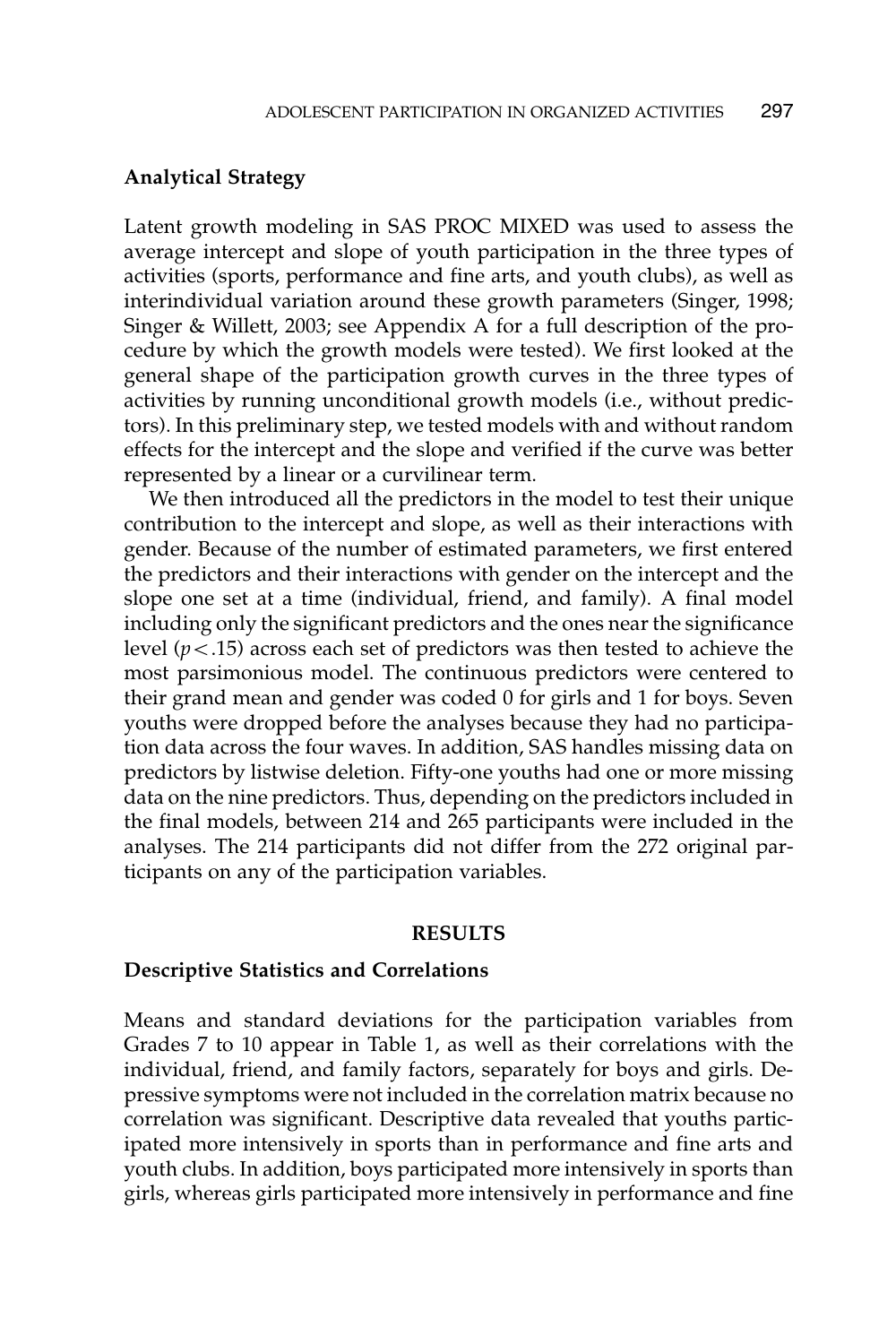arts than boys. With respect to correlations, overall, participation in sports was significantly related to more predictors than performance and fine arts and youth clubs. For sports participation, prior participation and family income were generally significant among girls. Among boys, the consistently significant correlations included prior participation, best friends' participation, parent involvement in free-time activities, as well as parent beliefs about organized activities.

It should also be noted that the highest correlation between the various predictors was between prior participation and best friends' participation  $(r = .54, p < .001)$ . In addition, year-to-year stability for each type of activity from Grades 7 to 10 ranged from .41 to .65 for sports, from .32 to .63 for performance and fine arts, and from .26 to .57 for youth clubs. The number of hours spent in the three types of activities were not significantly related, except for two negative correlations in Grade 7 between the number of hours spent in sports and (a) performance and fine arts ( $r = -.17, p < .01$ ) and (b) youth clubs  $(r = -.14, p < .05)$ .

Finally, a look at the distributional characteristics of the variables revealed that the hours spent in performance and fine arts and youth clubs were not normally distributed across times of measurement. As a result, these variables were transformed using the natural logarithm before testing the models.

#### Predicting the Number of Hours Spent in Sports Over Time

The unconditional model for participation in sports revealed that the best fit to the data was a model with both fixed and random effects specified for the intercept and slope, and a linear slope. As shown in the first part of Table 2 (Model A), this preliminary model revealed that youths participated in an average of 64.27 hour in sports in Grade 7. Involvement in sports decreased by an average of 2.43 hour/year, but the estimate was not significant. Still, the estimates of the random effects revealed significant variation around the average intercept and slope for predictors to explain. The intercept and slope also covaried, revealing that the more youths participated in sports in Grade 7, the more their involvement was likely to decrease over time.

The final model including the significant predictors appears in the second part of Table 2 (Model B). Among the significant predictors of Grade 7 participation, having participated the year before was linked to more hours of participation, and boys spent more hours in sports than girls. In addition, parent beliefs about organized activities and parent community involvement were positively linked to sports at the beginning of high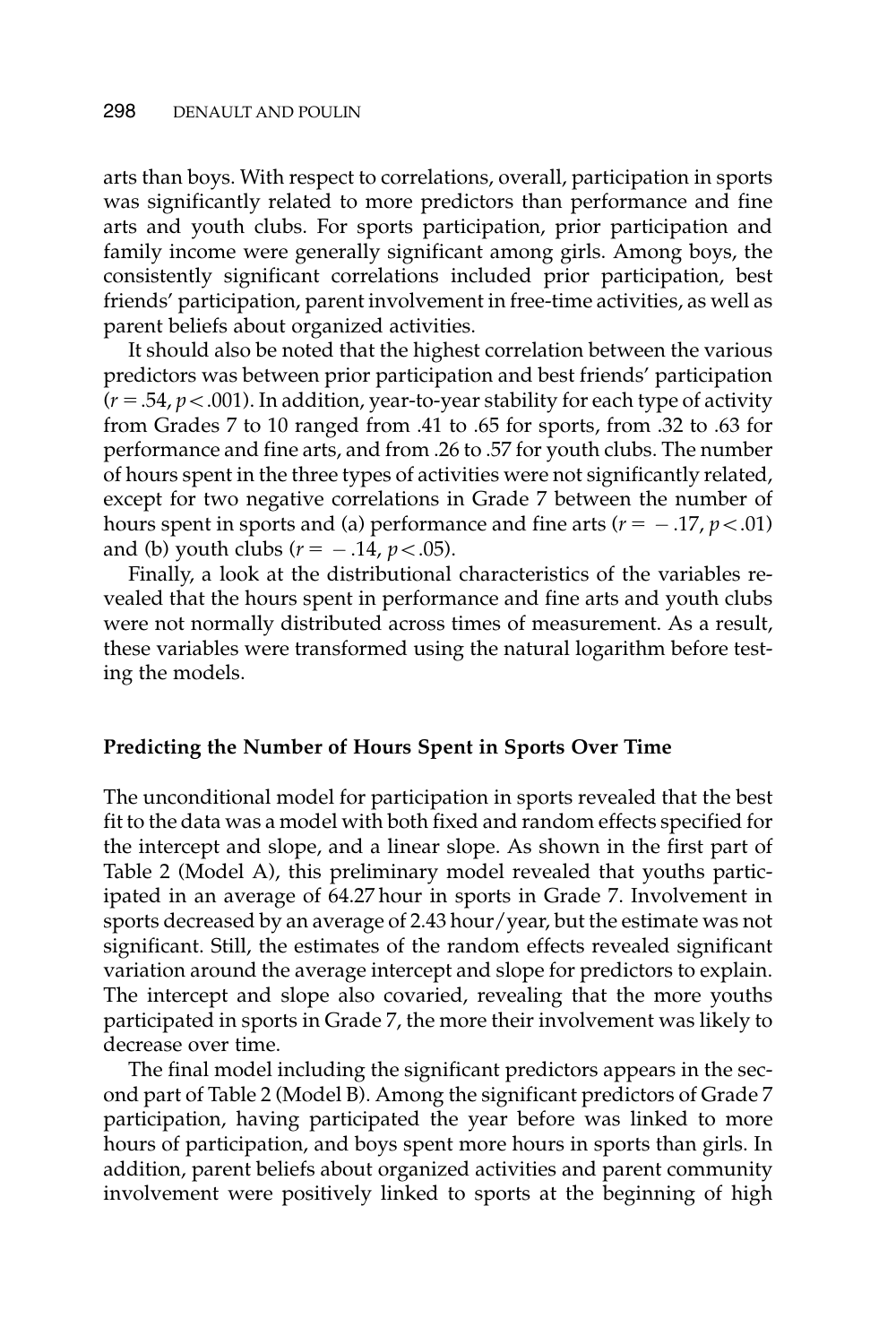|                                              | Model A    |           | Model B          |        |  |
|----------------------------------------------|------------|-----------|------------------|--------|--|
|                                              | Estimate   | <b>SE</b> | Estimate         | SE     |  |
| Fixed effects                                |            |           |                  |        |  |
| Intercept                                    |            |           |                  |        |  |
| Average intercept                            | $64.27*$   | 5.28      | 54.30*           | 6.55   |  |
| Prior participation                          |            |           | 8.14*            | 1.90   |  |
| Gender                                       |            |           | $22.16*$         | 9.94   |  |
| Best friends' participation                  |            |           | $-2.84$          | 6.21   |  |
| Parent beliefs about organized activities    |            |           | $3.45*$          | 1.16   |  |
| Parent community involvement                 |            |           | $3.30*$          | 1.67   |  |
| Best friends' participation $\times$ Gender  |            |           | 19.59*           | 7.43   |  |
| Rate of change                               |            |           |                  |        |  |
| Average time                                 | $-2.43$    | 2.14      | $-1.63$          | 2.86   |  |
| Prior participation                          |            |           | $-2.46*$         | 0.84   |  |
| Gender                                       |            |           | $-1.95$          | 4.48   |  |
| Problem behaviors                            |            |           | $0.78*$          | 0.25   |  |
| Best friends' participation                  |            |           | $5.68*$          | 2.34   |  |
| Family income                                |            |           | $1.63^{\dagger}$ | 0.84   |  |
| Parent community involvement                 |            |           | $-0.77$          | 0.87   |  |
| Family income $\times$ Gender                |            |           | $-3.76*$         | 1.41   |  |
| Parent community involvement $\times$ Gender |            |           | $1.92^{\dagger}$ | 1.19   |  |
| Random effects                               |            |           |                  |        |  |
| Variability around the intercept             | 5,546.30*  | 659.85    | 3,967.59*        | 545.77 |  |
| Variability around the slope                 | 530.42*    | 109.21    | 495.03*          | 109.82 |  |
| Covariance between the intercept and slope   | $-671.20*$ | 220.99    | $-670.82*$       | 207.80 |  |
| Fit indices                                  |            |           |                  |        |  |
| BIC                                          | 10,275.3   |           | 9,315.0          |        |  |

TABLE 2 Linear Growth Models for Youths' Participation in Sports

 $\frac{1}{p}$  < .10.

 $np < .05$ .

school. The positive interaction between gender and best friends' participation also revealed that having participating friends the year before was linked to more hours of sports participation among boys compared with girls after the school transition.

Concerning intensity of participation over time, prior participation was negatively associated with the rate of change. In contrast, problem behaviors and best friends' participation were positively linked to sports participation over time. The moderating effect of gender on family income was found to be a significant predictor of the slope. This interaction revealed that family income was positively associated with girls' participa-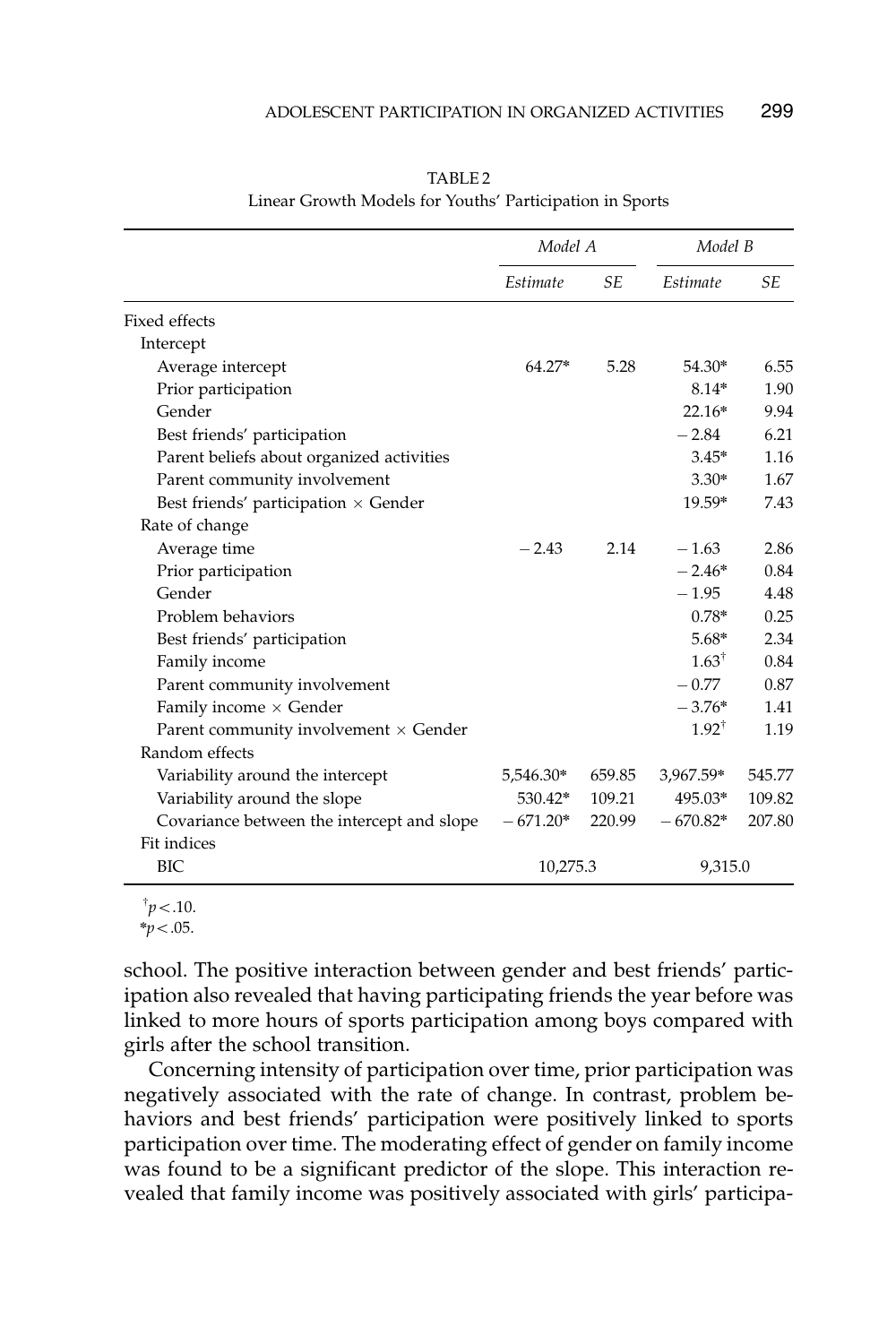## 300 DENAULT AND POULIN

tion over time ( $B = 1.63$ ,  $SE = 0.82$ ), and negatively associated with boys' participation ( $B = -2.12$ ,  $SE = 1.15$ ). After including all the predictors in the model, it should be noted that significant variation was still observed around this average trajectory, suggesting that potentially explainable residual variation remained.

# Predicting the Number of Hours Spent in Performance and Fine Arts Over Time (LN)

The unconditional growth model for the number of hours spent in performance and fine arts revealed that the best fit to the data was a model with both fixed and random effects specified for the intercept and slope, and a linear slope. As shown in the first part of Table 3 (Model A), this preliminary model revealed that youths participated in an average of

|                                             | Model A  |      | Model B           |      |
|---------------------------------------------|----------|------|-------------------|------|
|                                             | Estimate | SE.  | Estimate          | SE.  |
| Fixed effects                               |          |      |                   |      |
| Intercept                                   |          |      |                   |      |
| Average intercept                           | $1.32*$  | 0.12 | $1.82*$           | 0.16 |
| Gender                                      |          |      | $-1.09*$          | 0.24 |
| Best friends' participation                 |          |      | 0.02              | 0.11 |
| Parent involvement in free-time activities  |          |      | $0.06^{\dagger}$  | 0.03 |
| Best friends' participation $\times$ Gender |          |      | $-0.27^{\dagger}$ | 0.17 |
| Rate of change                              |          |      |                   |      |
| Average time                                | $-0.04$  | 0.05 | $-0.12^{\dagger}$ | 0.07 |
| Gender                                      |          |      | 0.13              | 0.10 |
| Academic achievement                        |          |      | $0.20*$           | 0.09 |
| Family income                               |          |      | $0.03*$           | 0.02 |
| Parent beliefs about organized activities   |          |      | $-0.04*$          | 0.01 |
| Academic achievement $\times$ Gender        |          |      | $-0.36*$          | 0.15 |
| Random effects                              |          |      |                   |      |
| Variability around the intercept            | $2.65*$  | 0.33 | $2.20*$           | 0.31 |
| Variability around the slope                | $0.27*$  | 0.06 | $0.24*$           | 0.06 |
| Covariance between the intercept and slope  | $-0.44*$ | 0.11 | $-0.39*$          | 0.11 |
| Fit indices                                 |          |      |                   |      |
| <b>BIC</b>                                  | 3,446.8  |      | 3,018.8           |      |

| TABLE 3                                                                          |
|----------------------------------------------------------------------------------|
| Linear Growth Models for Youths' Participation in Performance and Fine Arts (LN) |

 $\bar{p}$  < .10.

 $np < .05$ .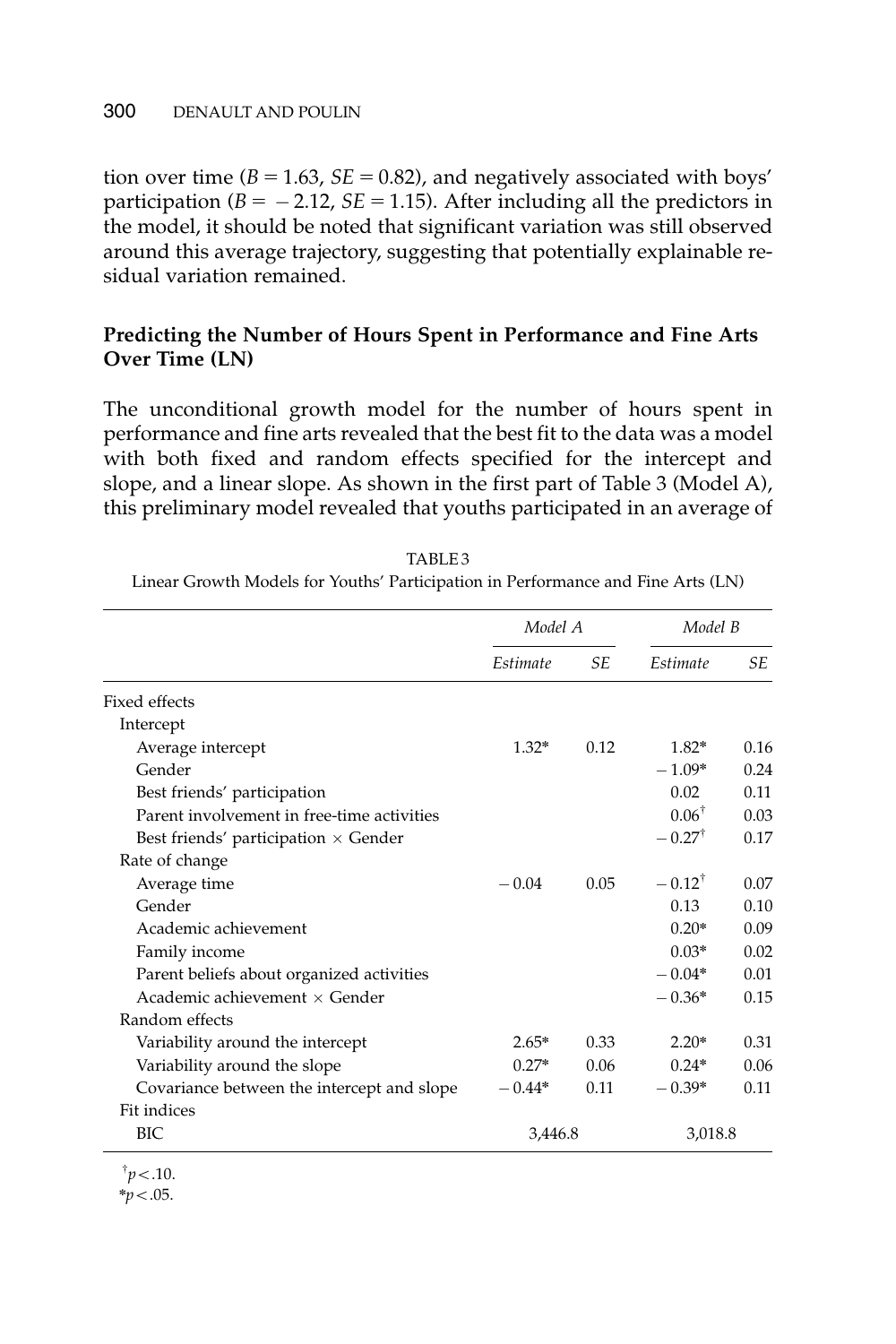1.32 hour (LN) in performance and fine arts in Grade 7, which remained rather stable over time. However, significant variation around the average intercept and slope was observed. The intercept and slope also covaried, revealing that the more youths participated in arts in Grade 7, the more their involvement was likely to decrease over time.

The model including the significant predictors is shown in the second part of Table 3 (Model B). Among the significant predictors of Grade 7 participation, girls participated more than boys in performance and fine arts after the school transition. Concerning participation over time, family income was positively linked to the rate of change, as opposed to parent beliefs about organized activities. The moderating effect of gender on academic achievement was also found to be a significant predictor of the slope. This interaction revealed that whereas grades were positively associated with girls' participation in performance and fine arts over time  $(B = 0.20, SE = 0.09)$ , they were negatively associated with boys' participation ( $B = -0.17$ ,  $SE = 0.12$ ). As for sports activities, it should be noted that significant variation was still observed around this average trajectory.

#### Predicting the Number of Hours Spent in Youth Clubs Over Time (LN)

The unconditional growth model for the number of hours spent in youth clubs also revealed that the best fit to the data was a model with both fixed and random effects specified for the intercept and slope, and a linear slope. As shown in the first part of Table 4 (Model A), this preliminary model revealed that youths participated in an average of 0.57 hour (LN) in youth clubs in Grade 7, which remained fairly stable over time. Still, the estimates of the random effects revealed significant variation around the average intercept and slope for predictors to explain. The correlation between the intercept and slope was also negative for this type of activities.

The model including the significant predictors can be seen in the second part of Table 4 (Model B). Among the significant predictors of Grade 7 participation, parent community involvement was linked to a higher number of hours of participation at the beginning of high school. Concerning youth clubs participation over time, parent community involvement was also negatively linked to the rate of change. Finally, as for the other types of activities, significant variation was still observed around this average trajectory.

#### DISCUSSION

The aim of this study was twofold. The first goal was to examine growth curves of participation over the high school years in sports, performance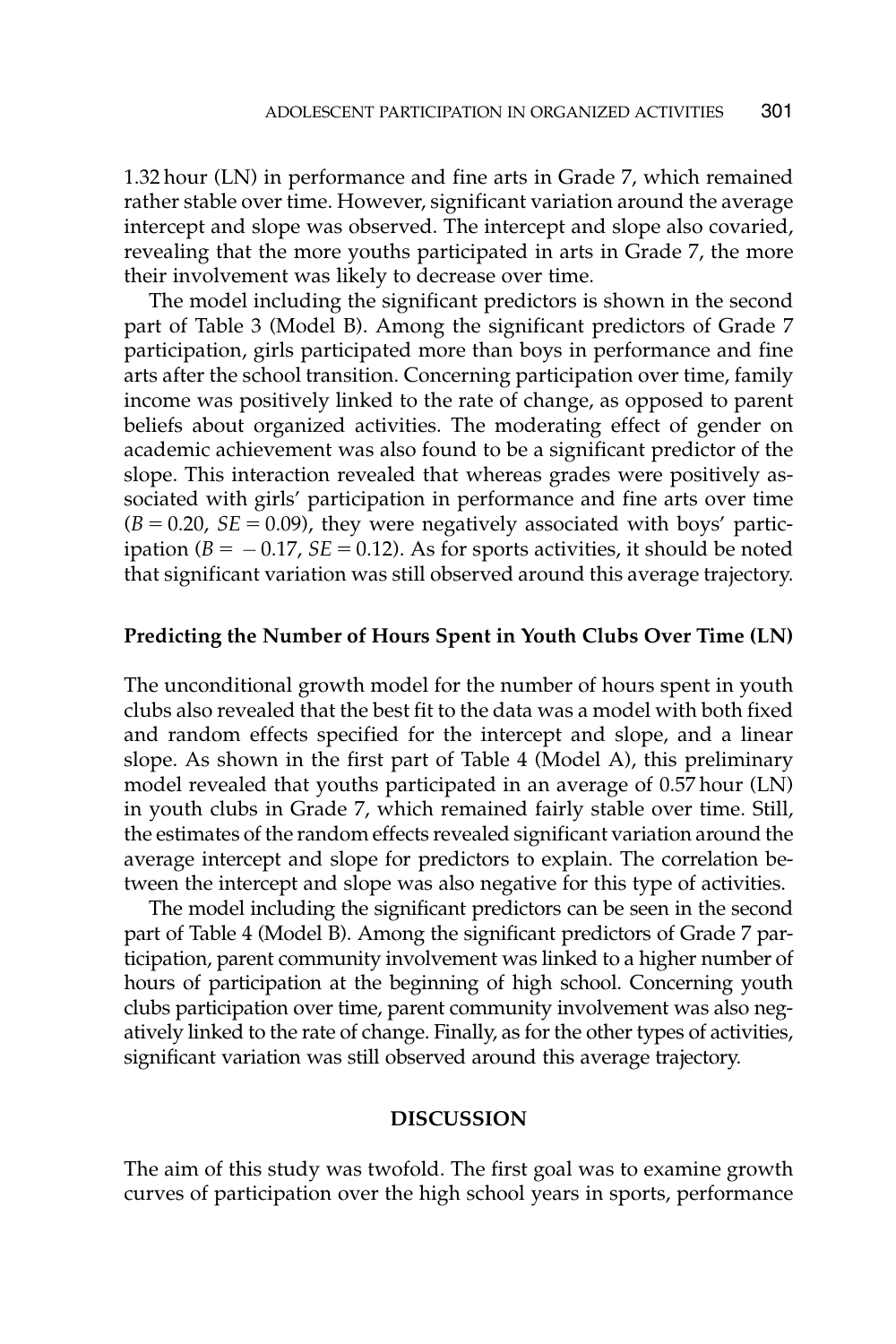|                                            | Model A  |      | Model B           |      |
|--------------------------------------------|----------|------|-------------------|------|
|                                            | Estimate | SE   | Estimate          | SE.  |
| Fixed effects                              |          |      |                   |      |
| Intercept                                  |          |      |                   |      |
| Average intercept                          | $0.57*$  | 0.09 | $0.60*$           | 0.12 |
| Prior participation                        |          |      | $-0.04^{\dagger}$ | 0.02 |
| Gender                                     |          |      | $-0.06$           | 0.18 |
| Parent community involvement               |          |      | $0.08*$           | 0.03 |
| Rate of change                             |          |      |                   |      |
| Average time                               | $-0.02$  | 0.04 | $-0.06$           | 0.04 |
| Gender                                     |          |      | 0.06              | 0.07 |
| Parent beliefs about organized activities  |          |      | $-0.01$           | 0.01 |
| Parent community involvement               |          |      | $-0.03*$          | 0.01 |
| Parent beliefs $\times$ Gender             |          |      | $0.03^{\dagger}$  | 0.01 |
| Random effects                             |          |      |                   |      |
| Variability around the intercept           | $1.41*$  | 0.18 | $1.39*$           | 0.18 |
| Variability around the slope               | $0.15*$  | 0.03 | $0.13*$           | 0.03 |
| Covariance between the intercept and slope | $-0.28*$ | 0.07 | $-0.26*$          | 0.06 |
| Fit indices                                |          |      |                   |      |
| BIC                                        | 2,944.0  |      | 2,926.2           |      |

TABLE 4 Linear Growth Models for Youths' Participation in Youth Clubs (LN)

# $\bar{p}$  < .10,

 $*_{p}<.05$ .

and fine arts, and youth clubs. The second goal was to identify individual, friend, and family factors likely to be associated with these growth curves. Results revealed that the hours spent in sports, performance and fine arts, and youth clubs were rather stable over time. Moreover, individual, friend, and family factors all contributed to explain youth activity participation, mostly with respect to sports activities. Some of these effects were also moderated by youths' gender. These findings are summarized and discussed in the following sections.

# Growth Curves of Adolescent Participation in Sports, Performance and Fine Arts, and Youth Clubs

Multilevel growth modeling was used to describe the average growth curves underlying the hours spent in sports, performance and fine arts, and youth clubs over the high school years. The unconditional models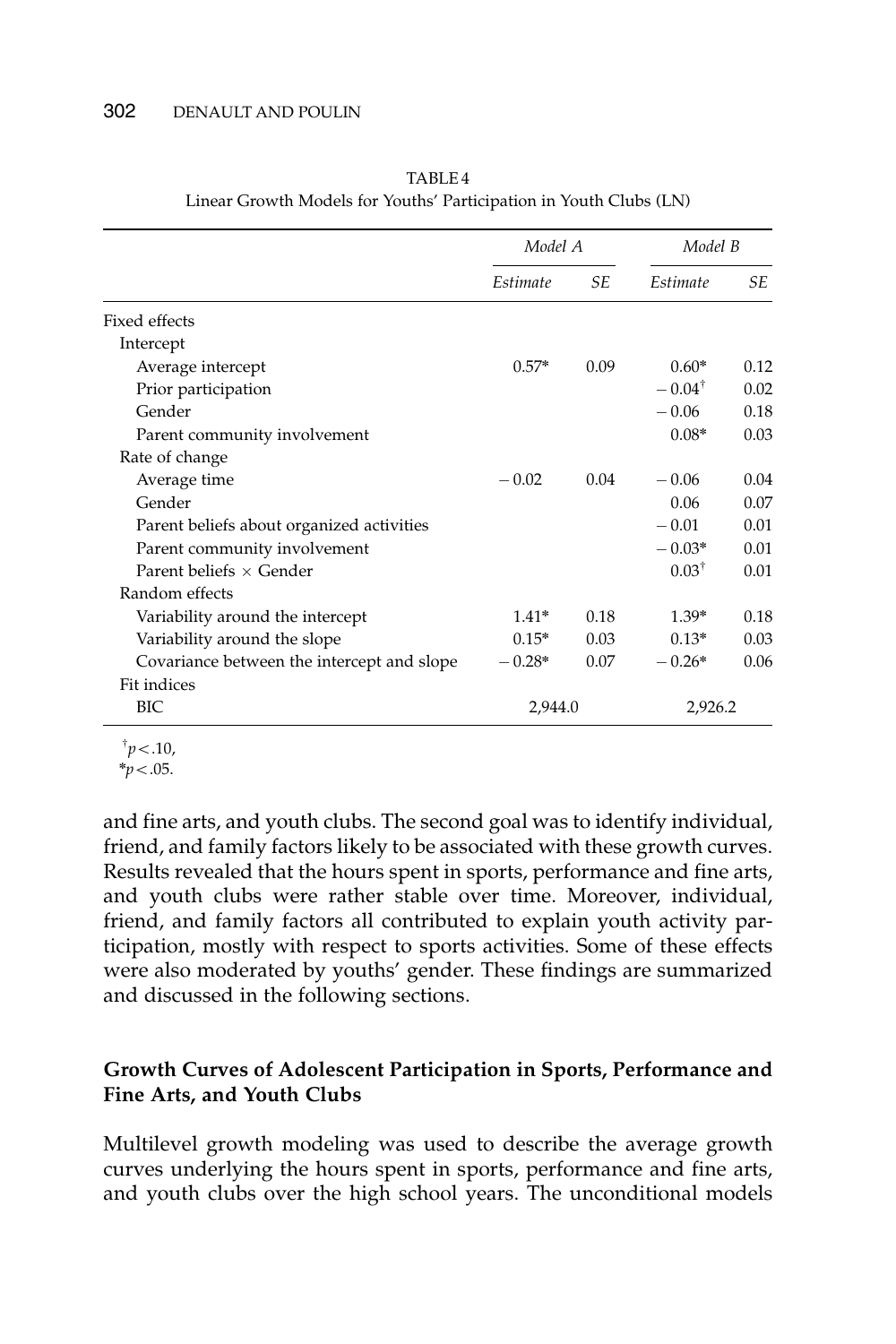revealed that participation in sports was higher after the school transition than in performance and fine arts and youth clubs. However, over time, each trajectory was rather stable and linear. The stability observed in our findings is inconsistent with prior studies. Indeed, Pedersen (2005) found that the number of sports and school-based activities, the latter including what we refer to as performance and fine arts and youth clubs, tended to decline. McNeal (1998) also found a decline in the number of sports activities, whereas Mahoney and Cairns (1997) found an increase in the total number of school-based activities during high school. The inconsistency of our results compared with prior research may stem from the operationalization of participation as *intensity* rather than *breadth*. In this study, the number of hours spent in activities was considered, as opposed to the number of activities. For instance, McNeal (1998) and Pedersen (2005) explained the decline in youth activity participation by noting that the opportunities for involvement in school-based and sports activities may close as youths age because of the requirement of greater skills and commitment. The stability found in our findings might reflect a specialization effect. Youths may have dropped some of their activities over the years but may have continued to invest the same amount of time in a smaller number of activities in which they had more experience and skills. For example, a youth involved both in a basketball and soccer team may have dropped his or her soccer activity because he or she had the opportunity to compete at a higher level of competition on his or her basketball team.

Nonetheless, the models revealed significant variation around the average growth curve in the three types of activities. The estimates of the variance suggested that some youths started very high and very low at the beginning of high school in each type of activities, and that some youths increased and decreased their participation considerably over time. The negative relation between the intercept and slope in the three types of activities also suggested that the higher youths started, the more they decreased over time. It was this interindividual variation that we tried to predict with a series of individual, friend, and family factors.

# Individual, Friend, and Family Factors Associated With Youth Participation

In order to verify if some youths were already on a trajectory of participation before high school, participation at the end of elementary school was first included among the predictors. This variable was indeed positively associated with Grade 7 participation in sports, but not with the other types of activities. This last result is not surprising because most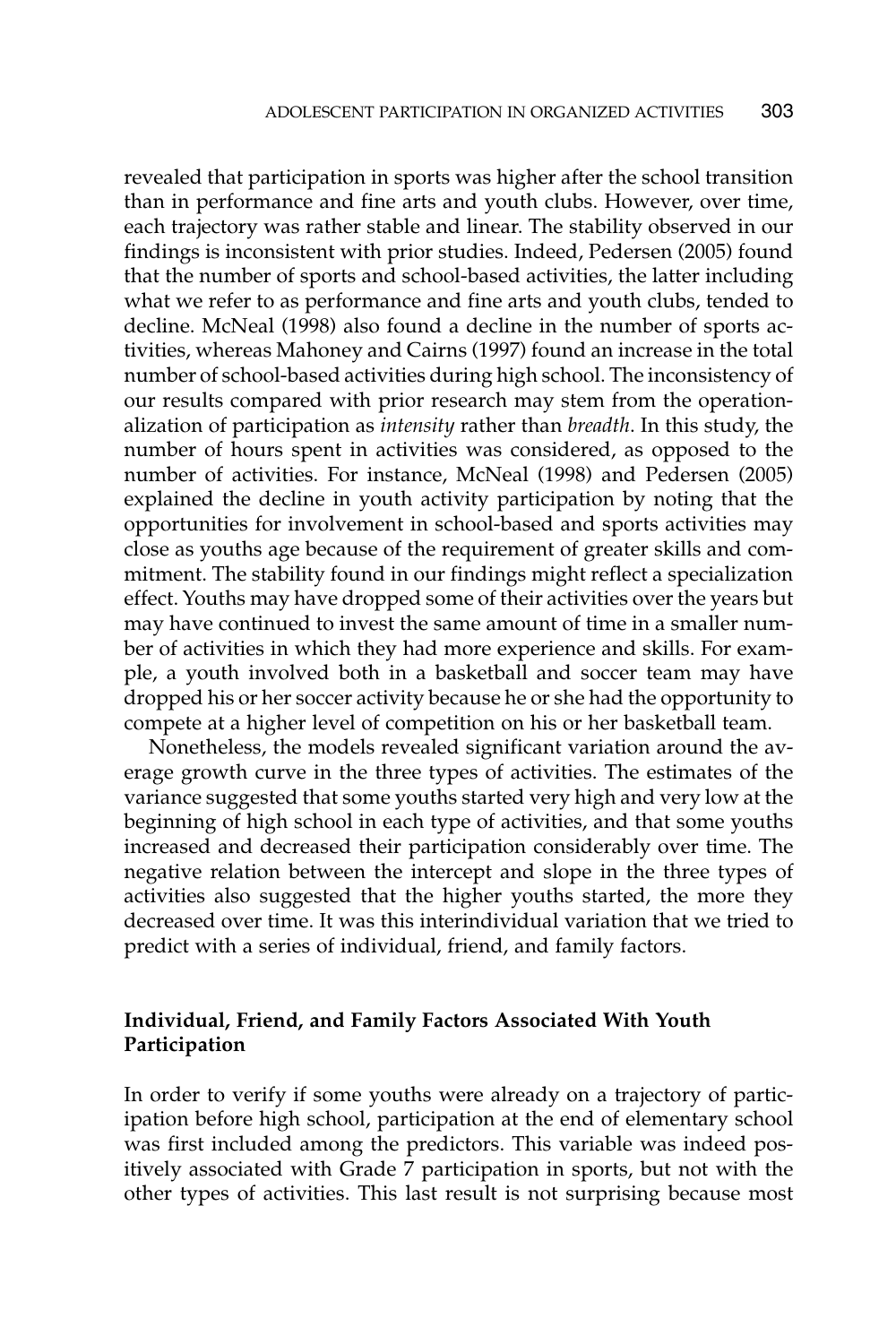Grade 6 activities were sports. McNeal (1998) also found that the access to extracurricular activities is easier in high school for youths already on a trajectory of participation, particularly for sports and arts. On the contrary, youth clubs remain more open for new student access over the high school years. Surprisingly, however, prior participation was negatively linked to involvement in sports over time. This may be explained by the high participation rates of these youths in Grade 7. Their decline might be steeper because they started higher, which reflects a regression to the mean effect. Even after controlling for Grade 6 participation, however, other predictors explained significant variation in youth activity participation. Results for the individual predictors will be first presented and discussed, followed by friend and family factors.

In line with previous research, we found that boys participated more intensively in sports (Eccles & Barber, 1999; Fredricks et al., 2005; McNeal, 1998; Pedersen, 2005), whereas girls participated more intensively in performance and fine arts (Fredricks et al., 2005; McNeal, 1998). As proposed by Fredricks et al. (2005), boys and girls may feel more comfortable when participating in sports and arts, respectively, because they may have greater competence beliefs in these activities, and be more prone to gender-typed socialization toward these activities.

With respect to school grades, we only found one significant interaction with gender in predicting performance and fine arts over time. A closer look at this interaction revealed that grades were positively associated with girls' participation in performance and fine arts over time, as opposed to boys. Perhaps participating in arts becomes increasingly valued among high-achieving girls during the high school years. In contrast, boys might drop these activities to explore other interests. Given that grades have been previously linked to sports participation (McNeal, 1998) and that academics are an important outcome of youth activity involvement, we were expecting more links between school grades and participation. It should be noted, however, that many of the activities in our study were community-based, which may explain this discrepancy (Gerber, 1996). In addition, the links between activity participation and school grades have usually been found fairly late in adolescence (Barber et al., 2001; Mahoney et al., 2003; McNeal, 1995; Zaff et al., 2003).

No significant links were found between depressive symptoms and participation in the three types of activities. In contrast, problem behaviors were significantly and positively related to participation in sports over time. Mahoney et al. (2004) found that youths with problem behaviors were more likely to be attracted by less structured activities, which is inconsistent with our findings. However, sports participation has also been associated with risky behaviors, such as drinking alcohol and skip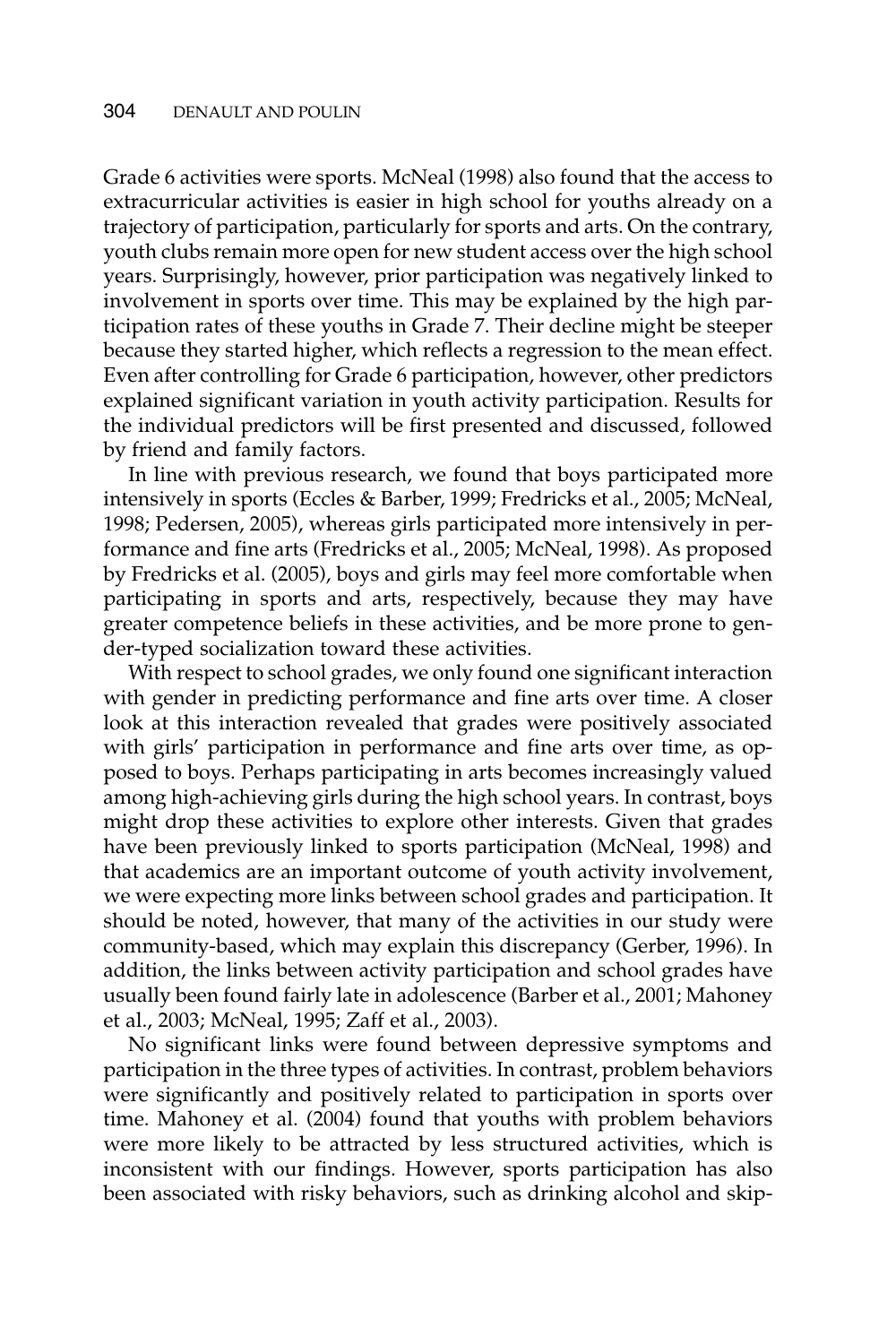ping school (Eccles & Barber, 1999). Our results might reveal a small, but still significant, selection process in these activities for youths with problem behaviors.

Best friends' participation was positively linked to hours spent in sports among boys in Grade 7, as well as to sports participation over time, regardless of gender. The opportunity to spend time with friends while participating was found as an important motivation for youths to persist in their activity (Fredricks et al., 2002). Concerning the gender differences, given the way best friends' participation was measured (i.e., mainly representing best friends' participation in sports because over 70% of the activities identified in Grade 6 were sports), this finding might reflect the general tendency for boys to participate more intensively in sports than girls.

Finally, our findings highlighted the importance of parents for youths' intensity of participation. As underlined by Simpkins et al. (2005) and Fredricks et al. (2005), parents do use multiple strategies to enhance their child's participation and their contribution is indeed a strong predictor of youth involvement in organized activities. However, our findings suggested that parents' behavior and beliefs can sometimes have mixed contributions. First, we found that family income was positively associated with girls' participation in sports over time, as opposed to boys. In addition, family income was positively linked to participation in performance and fine arts over time, regardless of gender. Both cross-sectional and longitudinal associations between family income and youth activity participation have been found in previous studies (Huebner & Mancini, 2003; McNeal, 1998; Pedersen, 2005). However, the differential relation of family income to boys' and girls' sport participation remains difficult to explain. Knowing more about which specific sports activities boys and girls are involved in over the years might be needed to account for this surprising finding. For example, we can think about ice hockey, which was the most common sport in this study and usually more played by boys than girls. As youths grow older, this activity involves financial resources for equipment that not all families may want to provide anymore. As a result, boys from these families might stop their participation or play another sport that involves less expense and time commitment.

Yet parent contribution went beyond economic resources. Parents' beliefs about the benefits of organized activities predicted higher rates of participation in sports in Grade 7. However, these beliefs were negatively linked to youths' rate of change in participation in performance and fine arts over the years. The mixed contribution of parental beliefs was unexpected. This may stem from our measure, which assessed parents' general beliefs about organized activities, without any specification about the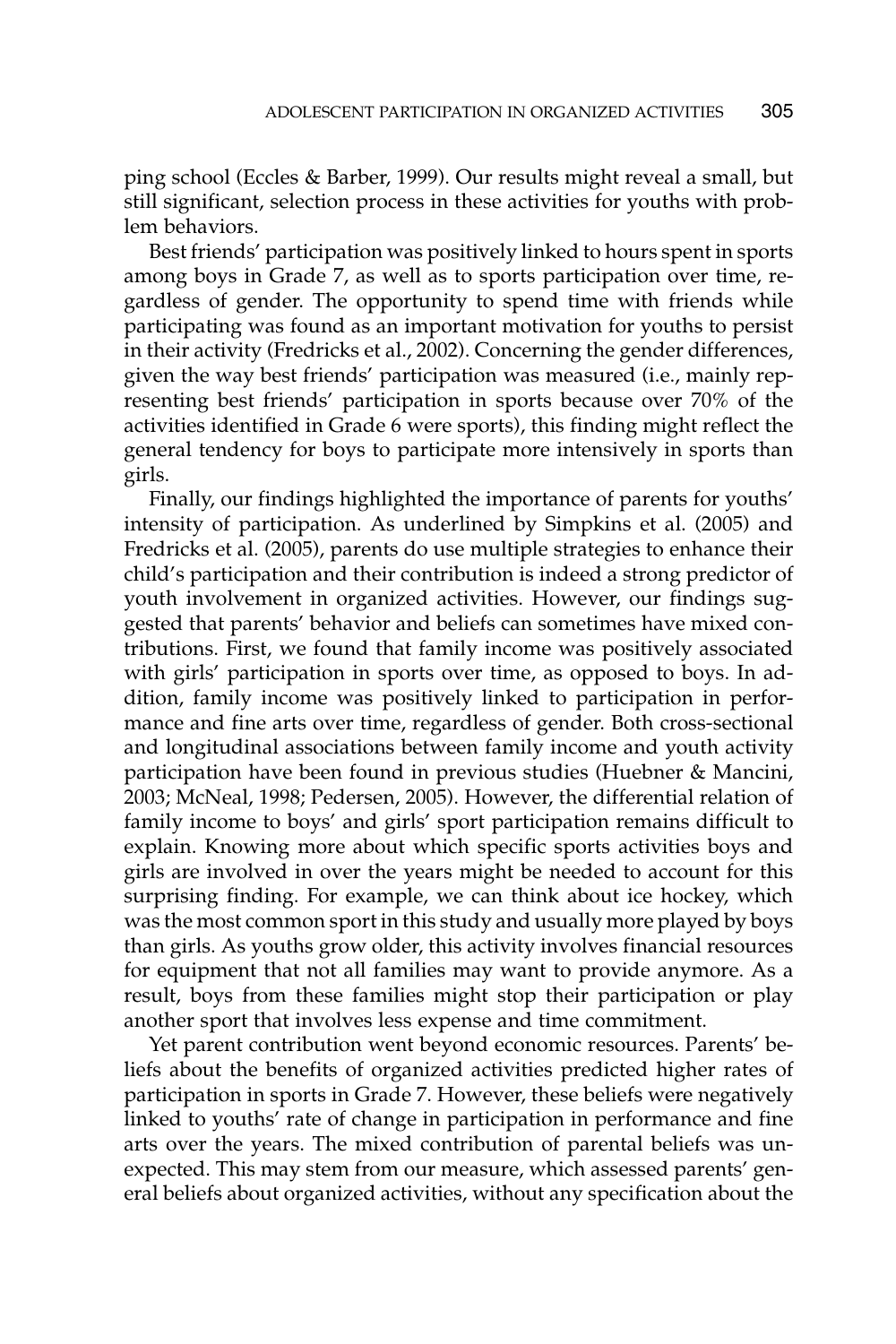type of activities. When thinking about the general benefits of activity participation, parents may focus more on physical activities, because these activities have an implication on youths' health. Nevertheless, this explanation does not fully capture why parental beliefs were negatively linked to the rate of change in participation for some activities, and as a result, this finding will need to be replicated in future studies.

At last, parents' involvement in adult-based community activities predicted higher rates of participation both in sports and in youth clubs at the beginning of high school. Previous research has found that parents could enhance their child's participation through examples set by their personal involvement in the community and by access to more participation opportunities (Fletcher et al., 2000; Fletcher & Shaw, 2000; Fredricks et al., 2005). However, parent community involvement was also negatively associated with change in youth clubs participation over time. Here again, this might reflect a regression to the mean effect. Another explanation is that perhaps the participation rates of youths from families where parents were highly involved in the community become more normative over time, as they gain more autonomy in their choices of leisure time activities.

## Predicting Intensity of Participation Over Time

Even after including a wide range of conceptually relevant predictors, overall, few predictors were associated with the number of hours spent in organized activities during the high school years. Among the possible explanations, youths' decision to persist or not in their activities might become more situational and based on a year-to-year reevaluation of their time management over the years. In addition, more proximal activity experience may contribute to stability and change in participation. For instance, Pearce and Larson (2006) examined adolescents' motivation to persist in their activity and identified different steps going from extrinsic to intrinsic motivation. Eccles and Barber (1999), Eccles, Barber, Stone, and Hunt (2003), and Fredricks and Eccles (2006) also underlined the importance of identity formation in activity choices over time. Another explanation concerns the interpersonal relationships youths develop with the activity peers and leaders, which could be important to examine in order to better understand participation persistence (Fredricks et al., 2002). Finally, other contextual factors that have nothing to do with the characteristics of the youths, their friends, or their family may have an impact on changes in participation. Some activities can be interrupted because of financial cuts or changes in social policies. Organized activities are taking place in a larger social context that clearly needs further attention.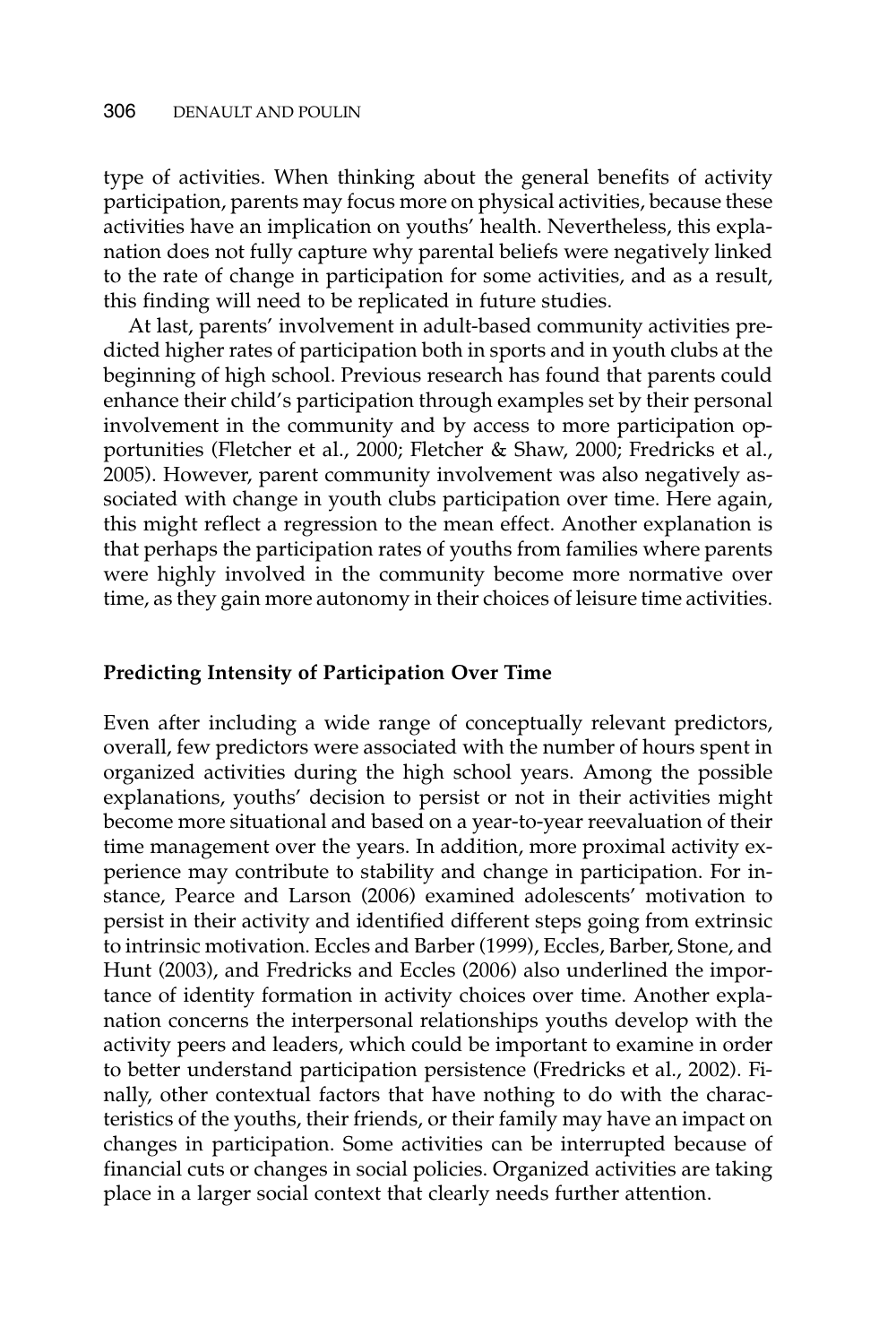# Differences Between Sports, Performance and Fine Arts, and Youth Clubs

The number of hours youths spent participating in sports, performance and fine arts, and youth clubs were correlated with each other only in Grade 7, with sports being negatively linked to arts and clubs. These results suggest that participation in these three types of activities is fairly independent. In addition, as found in McNeal's (1998) and Pedersen's (2005) studies, quite different patterns of predictors were found for each type of activity. Taken together, these findings support the importance of differentiating between types of activities when studying youth activity participation.

## Limitations of the Study

Understanding from a longitudinal perspective the individual and contextual factors that could explain why youths stay involved or not in organized activities remains a relatively recent concern in research. Clearly, more studies are needed. For instance, in this study, variability remained significant around growth parameters and this suggests that some growth curves differ from the average curves described in our findings. Other types of analyses should be considered in order to fully capture the diversity of youth activity involvement. For instance, Pedersen (2005) used a person-oriented approach and found 10 unique profiles of decreasing and increasing growth curves across activity domains. Research design issues can also be mentioned as limitations. First, participation was measured using free recall, which is likely to underestimate the amount of activity participation. The recall of activities was also estimated by youths over a long time frame (months), which can introduce memory biases. Other methods to measure intensity of participation, especially experience sampling or time diaries, would be useful in reducing these potential biases. Second, only in-school friends were considered in this study, even though youths are likely to have significant friendships outside of the school setting. Third, youths were largely White and from two-parent and middle-income families, which clearly limits the generalizability of the results. Finally, albeit our 5-year longitudinal design was an improvement compared with previous studies, the design remains correlational. For instance, an alternative explanation for the parent findings could be that, in reaction to their child's participation during elementary school, they became more involved in their activities or in the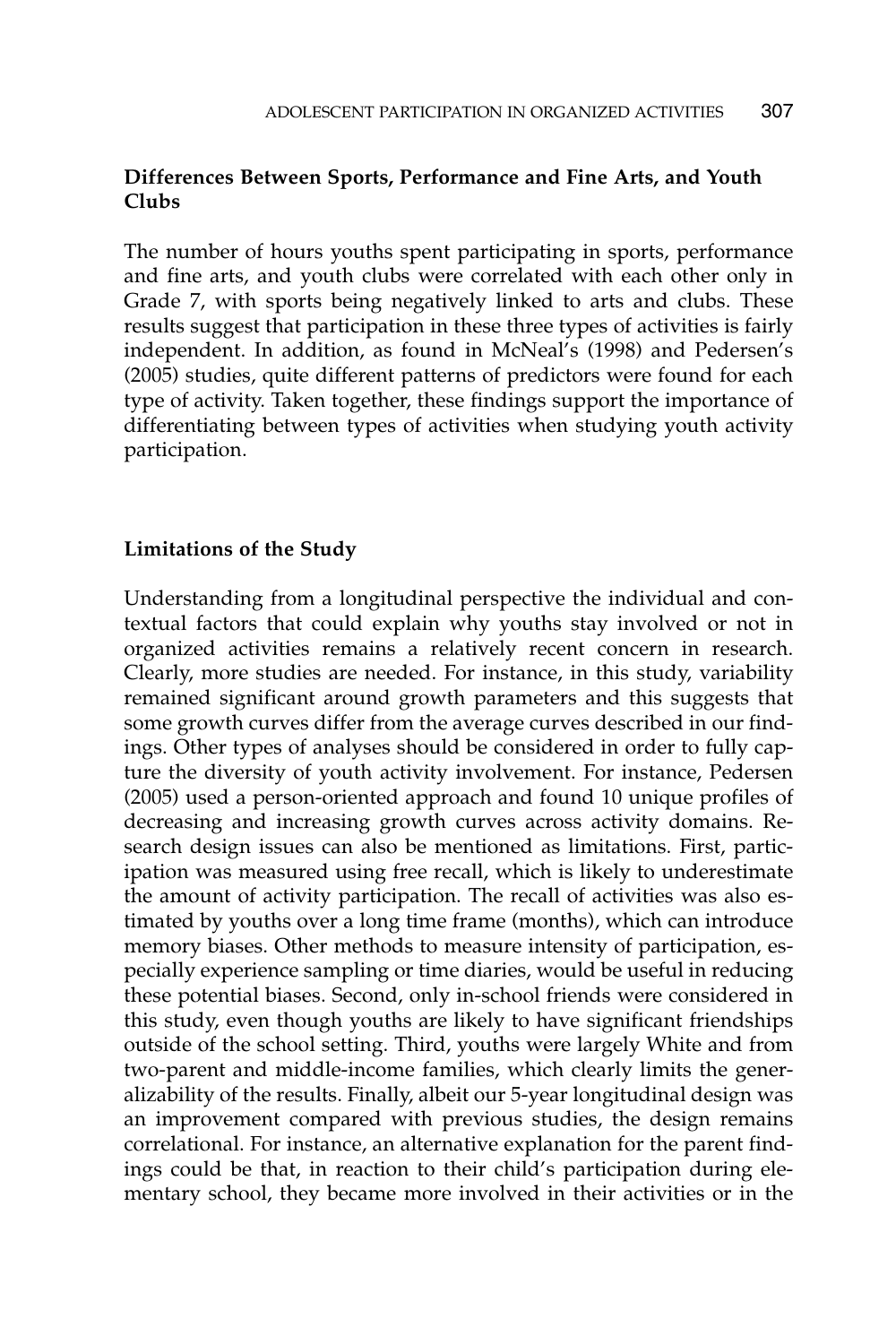community, as coaches or volunteers. These bidirectional effects should be considered in future studies.

Nevertheless, this study extends previous literature by the operationalization of youth activity participation as intensity rather than breadth of participation. In addition, a broad range of predictors was examined with a robust design. Data were longitudinal and activities measured with operationalized criteria. The predictors were also assessed using the relevant source of information. Parents reported on their own beliefs and behaviors, as friends' variables were based on their own self-report, which limits the measurement biases usually associated with a single source of information. Finally, by examining the moderating effect of gender, this study revealed different contributions of some predictors to boys' and girls' participation over time. Although interesting, these results remain exploratory, and more studies will be needed to account for these emerging gender differences.

# CONCLUSIONS AND IMPLICATIONS

In this study, we tested the hypothesis that youths' participation in sports, performance and fine arts, and youth clubs across the high school years could be predicted by a series of individual, friend, and family factors measured before the transition to high school. This hypothesis was based on the assumption that youth activity participation is not a random phenomenon, but usually based on a voluntary decision. As a result, a better understanding of the individual and contextual factors that could impact youths' decision to participate in such activities could yield useful information for promoting youth activity participation. Overall, our findings suggest that school administrations and community-based organizations seeking to involve youths in positive activities after school should target individual, friend, and especially family characteristics in the adolescents' environment.

#### ACKNOWLEDGMENTS

This study was supported by research grants to the second author from the Social Sciences and Humanities Research Council of Canada and from the Fonds Québécois pour la Recherche sur la Société et la Culture. The authors wish to thank the teachers and the children of the Commission Scolaire de Laval. They also want to thank Eric Lacourse for statistical advice and Sara Pedersen for helpful comments on previous versions of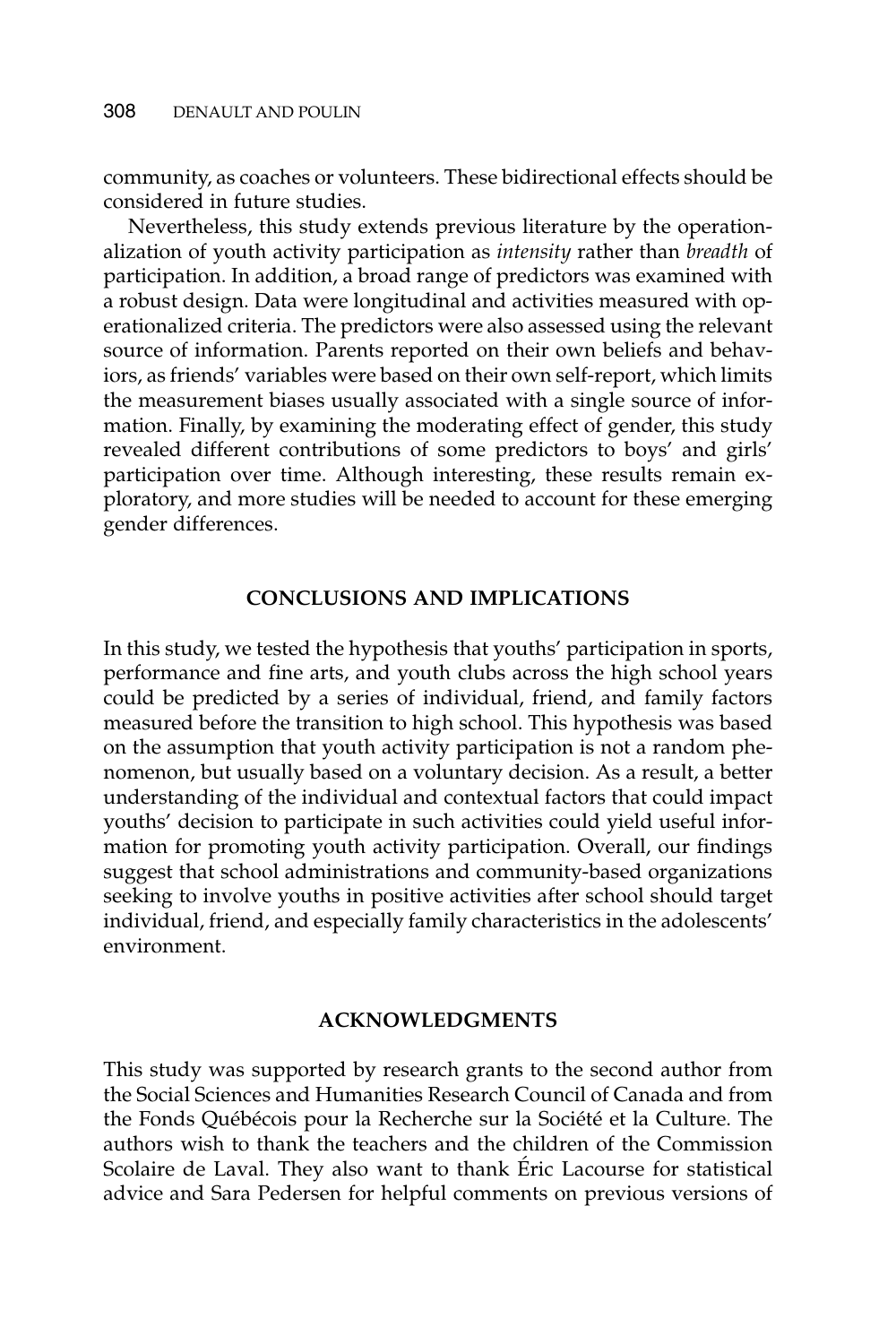this manuscript. This research was conducted as part of the first author's doctoral dissertation.

#### Appendix A

# Full Description of the Procedure by Which the Linear Growth Models Were Tested

In growth curve analyses, the level 1 submodel reflects the hypothesized shape of each person's trajectory of change over time,

$$
Y_{ij} = \pi_{0j} + \pi_{1j} \text{Time}_{ij} + r_{ij}, \quad \text{where } r_{ij}, \sim N(0, \sigma^2),
$$

where  $Y_{ij}$  is the observed level of participation for the *j*th person at wave  $i$ ,  $\pi_{0j}$  is the intercept for person  $j$ ,  $\pi_{1j}$  is the linear slope in participation for person  $j$ , and  $r_{ij}$  is the measurement error for that person at wave i. The level 2 submodel reflects the systematic interindividual differences in change. The parameters in level 1 are specified as random effects with a given mean,

$$
\pi_{0j} = \beta_{00} + u_{0j}
$$
\n
$$
\pi_{1j} = \beta_{10} + u_{1j}, \quad \text{where } \begin{pmatrix} u_{0j} \\ u_{1j} \end{pmatrix} \sim N \left[ \begin{pmatrix} 0 \\ 0 \end{pmatrix} \begin{pmatrix} \tau_{00} & \tau_{01} \\ \tau_{10} & \tau_{11} \end{pmatrix} \right]
$$

where  $\beta_{00}$  and  $\beta_{10}$  are the population average intercept and slope and  $u_{0i}$ and  $u_{1i}$  represent the deviations of the individual growth parameters from their population means. The deviations are distributed normally with means of zero, variance  $\tau_{00}$  and  $\tau_{11}$ , respectively, and covariance  $\tau_{10}$ . Substituting level 2 in level 1 yields the composite form of the model or the multilevel model,

$$
Y_{ij} = \beta_{00} + \beta_{10} \text{Time}_{ij} + (u_{0j} + u_{1j} \text{Time}_{ij} + r_{ij}).
$$

When adding predictors to the model, for example, youth's gender, the multilevel model for change is expressed by

$$
Y_{ij} = \beta_{00} + \beta_{01} \text{Gender}_{i} + \beta_{10} \text{Time}_{ij} + \beta_{11} \text{Gender}_{i} \times \text{Time}_{ij} + (u_{0j} + u_{1j} \text{Time}_{ij} + r_{ij}).
$$

#### REFERENCES

Barber, B. L., Eccles, J. S., & Stone, M. R. (2001). Whatever happened to the jock, the brain, and the princess? Young adult pathways linked to adolescent activity involvement and social identity. Journal of Adolescent Research, 16, 429–455.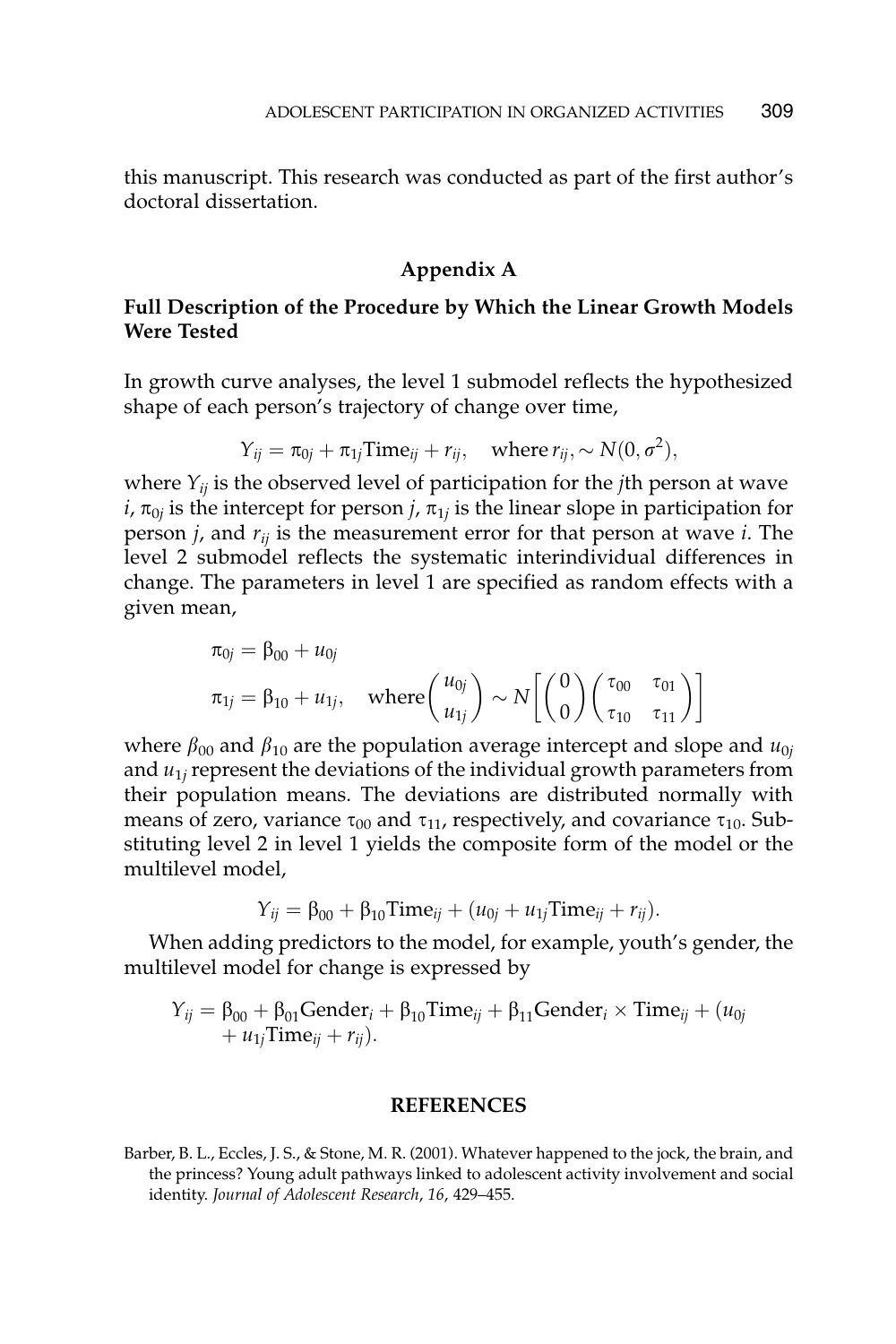- Bronfenbrenner, U. (1979). The ecology of human development: Experiments by nature and by design. Cambridge, MA: Harvard University Press.
- Dodge, K. A., & Coie, J. D. (1987). Social-information processing factors in reactive and proactive aggression in children's peer groups. Journal of Personality and Social Psychology, 53, 1146–1158.
- Eccles, J. S., & Barber, B. L. (1999). Student council, volunteering, basketball, or marching band: What kind of extracurricular involvement matters? Journal of Adolescent Research, 14, 10–43.
- Eccles, J. S., Barber, B. L., Stone, M. R., & Hunt, J. (2003). Extracurricular activities and adolescent development. Journal of Social Issues, 59, 865–889.
- Eccles, J. S., & Gootman, J. A. (2002). Community programs to promote youth development. Washington, DC: National Academic Press.
- Feldman, A. F., & Matjasko, J. L. (2005). The role of school-based extracurricular activities on adolescent development: A comprehensive review and future directions. Review of Educational Research, 75, 159–210.
- Fletcher, A. C., Elder, G. H., & Mekos, D. (2000). Parental influences on adolescent involvement in community activities. Journal of Research on Adolescence, 10, 29-48.
- Fletcher, A. C., & Shaw, R. A. (2000). Sex differences in associations between parental behavior and characteristics and adolescent social integration. Social Development, 9, 133–147.
- Fredricks, J. A., Alfeld-Liro, C. J., Hruda, L. Z., Eccles, J. S., Patrick, H., & Ryan, A. M. (2002). A qualitative exploration of adolescents' commitments to athletics and the arts. Journal of Adolescent Research, 17, 68–97.
- Fredricks, J. A., & Eccles, J. E. (2006). Is extracurricular participation associated with beneficial outcomes? Concurrent and longitudinal relations. Developmental Psychology, 42, 698–713.
- Fredricks, J. A., Simpkins, S., & Eccles, J. S. (2005). Family socialization, gender, and participation in sports and instrumental music. In C. R. Cooper, C. T. Garcia Coll, W. T. Bartko, H. Davis, & C. Chatman (Eds.), Developmental pathways through middle childhood: Rethinking contexts and diversity as resources (pp. 41–62). Mahwah, NJ: Erlbaum.
- Gerber, S. B. (1996). Extracurricular activities and academic achievement. Journal of Research and Development in Education, 30, 42–50.
- Gore, S., Farrell, F., & Gordon, J. (2001). Sports involvement as protection against depressed mood. Journal of Research on Adolescence, 11, 119–130.
- Hansen, D. M., Larson, R. W., & Dworkin, J. B. (2003). What adolescents learn in organized youth activities: A survey of self-reported developmental experiences. Journal of Research on Adolescence, 13, 25–55.
- Hartup, W. W. (1999). Constraints on peer socialization: Let me count the ways. Merrill-Palmer Quarterly, 45, 172–183.
- Huebner, A. J., & Mancini, J. A. (2003). Shaping out-of-school time use among youth: The effects of self, family and friend systems. Journal of Youth and Adolescence, 32, 453–463.
- Kovacs, M. (1981). Rating scales to assess depression in school-aged children. Acta Paedopsychiatry, 46, 405–415.
- Kovacs, M. (1983). The children's depression inventory: A self-rated depression scale for school-aged youngsters. Unpublished manuscript, University of Pittsburgh, School of Medicine.
- Larson, R. W. (2000). Towards a psychology of positive youth development. American Psychologist, 55, 170–183.
- Larson, R. W., Hansen, D. M., & Moneta, G. (2006). Differing profiles of developmental experiences across types of organized youth activities. Developmental Psychology, 42, 849– 863.
- Mahoney, J. L. (2000). School extracurricular activity participation as a moderator in the development of antisocial patterns. Child Development, 71, 502–516.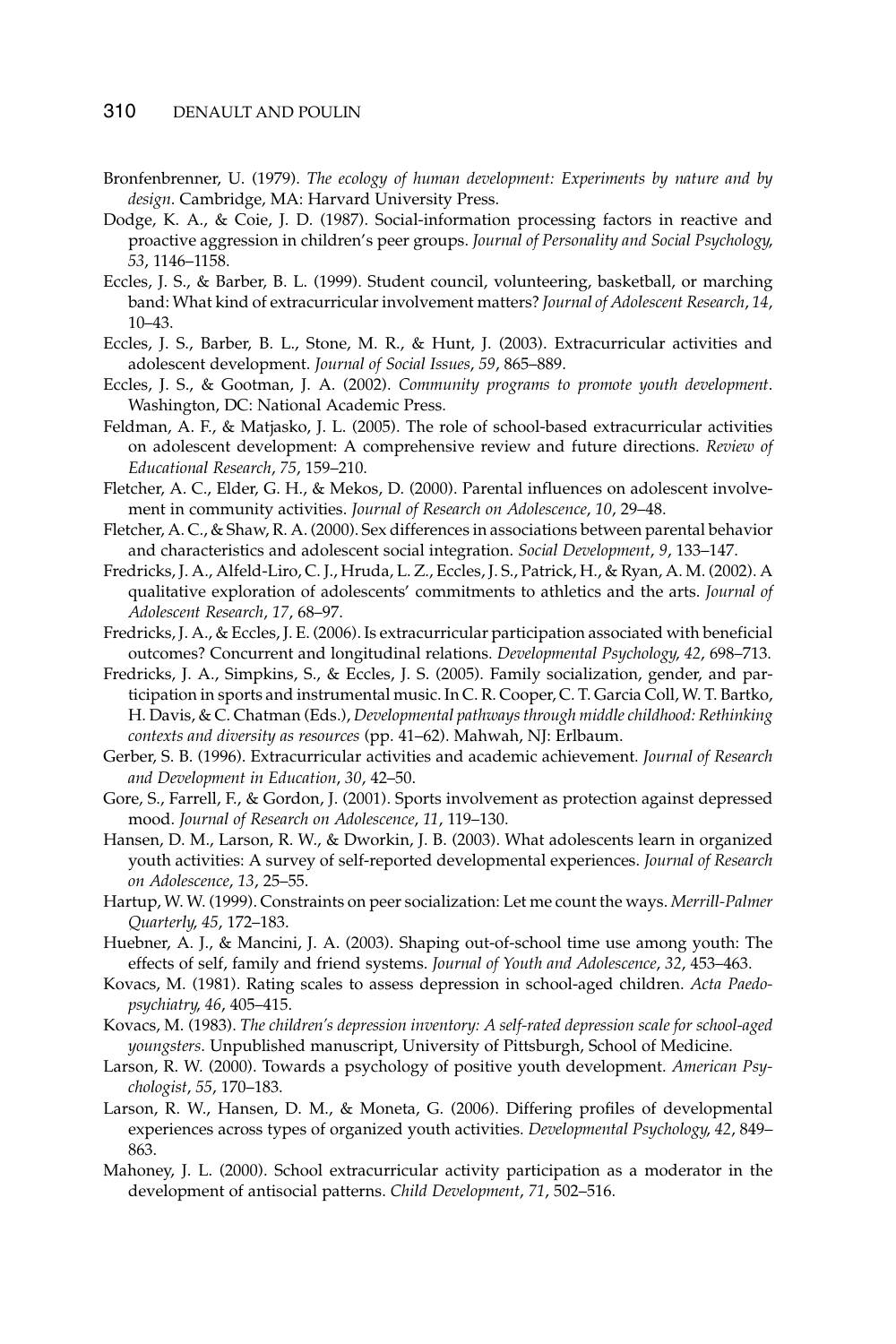- Mahoney, J. L., & Cairns, R. B. (1997). Do extracurricular activities protect against early school dropout? Developmental Psychology, 33, 241–253.
- Mahoney, J. L., Cairns, B. D., & Farmer, T. W. (2003). Promoting interpersonal competence and educational success through extracurricular activity participation. Journal of Educational Psychology, 95, 409–418.
- Mahoney, J. L., Larson, R. W., & Eccles, J. S. (Eds.). (2005). Organized activities as contexts of development: Extracurricular activities, after-school, and community programs. Mahwah, NJ: Erlbaum.
- Mahoney, J. L., Schweder, A. E., & Stattin, H. (2002). Structured after-school activities as a moderator of depressed mood for adolescents with detached relations to their parents. Journal of Community Psychology, 30, 69–86.
- Mahoney, J. L., & Stattin, H. (2000). Leisure activities and adolescent antisocial behavior: The role of structure and social context. Journal of Adolescence, 23, 113–127.
- Mahoney, J. L., Stattin, H., & Lord, H. (2004). Unstructured youth recreation centre participation and antisocial behaviour development: Selection influences and the moderating role of antisocial peers. International Journal of Behavioral Development, 28, 553–560.
- McNeal, R. B. (1995). Extracurricular activities and high school dropouts. Sociology of Education, 68, 62–81.
- McNeal, R. B. (1998). High school extracurricular activities: Closed structures and stratifying patterns of participation. The Journal of Educational Research, 9, 183–191.
- Pearce, N. J., & Larson, R. W. (2006). How teens become engaged in youth development programs: The process of motivational change in a civic activism organization. Applied Developmental Science, 10, 121–131.
- Pedersen, S. (2005). Urban adolescents' out-of-school activity profiles: Associations with youth, family, and school transition characteristics. Applied Developmental Science, 9, 107– 124.
- Simpkins, S. D., Davis-Kean, P. E., & Eccles, J. S. (2005). Parents' socializing behavior and children's participation in math, science, and computer out-of-school activities. Applied Developmental Science, 9, 14–30.
- Singer, J. D. (1998). Using SAS PROC MIXED to fit multilevel models with hierarchical models, and individual growth models. Journal of Educational and Behavioral Statistics, 24, 323–355.
- Singer, J. D., & Willett, J. B. (2003). Applied longitudinal data analysis: Modeling change and event occurrence. New York: Oxford University Press.
- Zaff, J. F., Moore, K. A., Papillo, A. R., & Williams, S. (2003). Implications of extracurricular activity participation during adolescence on positive outcomes. Journal of Adolescent Research, 18, 599–630.